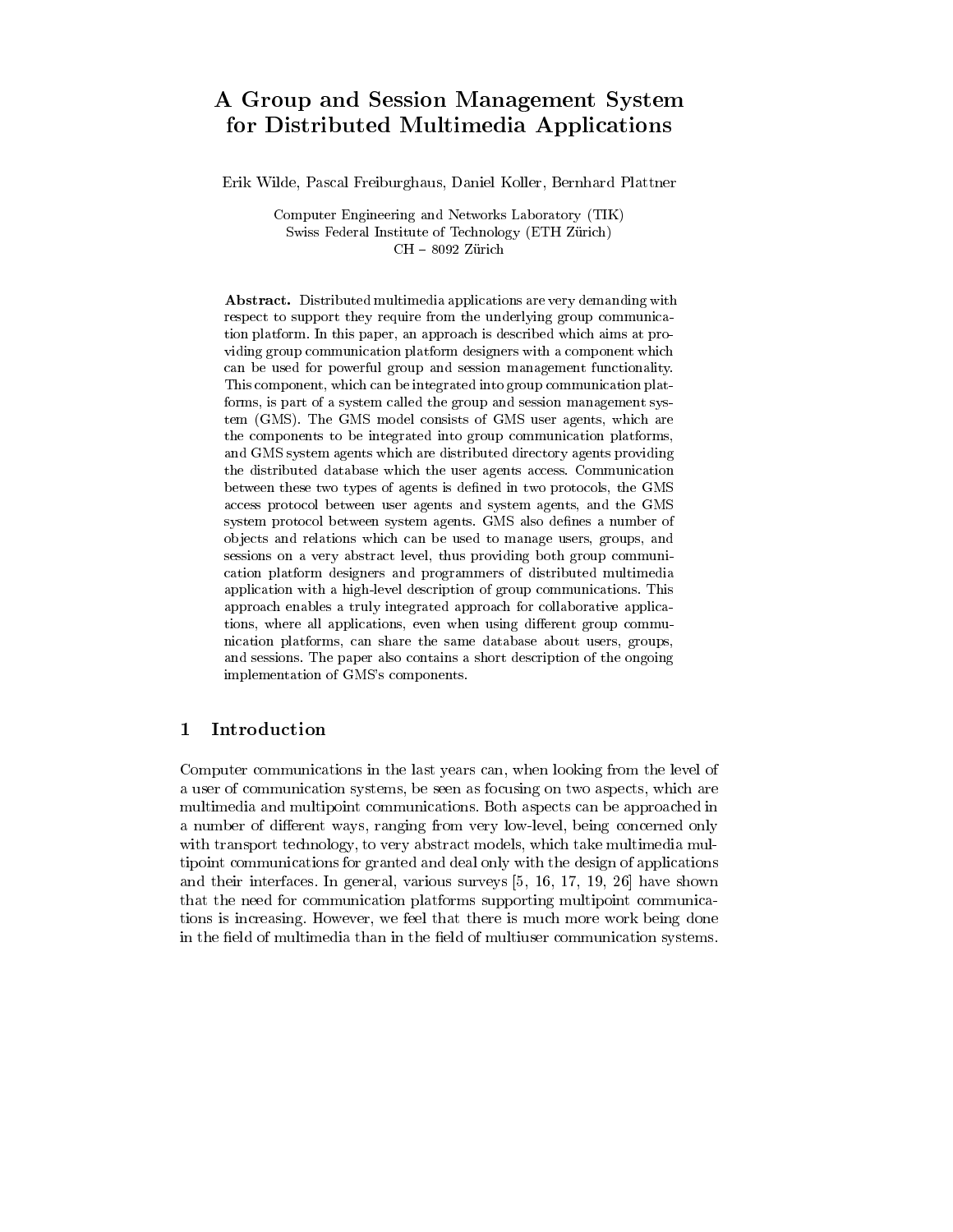In this paper, we describe a system which is specifically designed to support distributed multimedia applications. Our approach is that of a component which can easily be integrated into group communication platforms to provide them with sophisticated group and session management functions. This design is motivated by the following observations:

- When considering group communications, the need for a common information base for current and potential group communication participants becomes very important. Only if the properties of a group communication are known to potential participants, it is possible for them to have enough knowledge to join the group communication. Thus, a directory for information related to group communications is necessary.
- { Observations of research pro jects implementing distributed multimedia applications show that some of the functionality is repeatedly implemented in each application. Examples for this observation are the BERKOM Multimedia Collaboration Service (MMC) described by Altenhofen et al. [1] with its Conference Directory (CD), the CoDraft system described by Kirsche et al. [16] with its multi-party communication platform, and the Joint Viewing and Tele-Operation Service (JVTOS) described by Gutekunst et al. [7] with its Session Management Service (SMS). Consequently, it would also be useful to have a reusable software component which can be used to access the directory mentioned in the first item.

Another aspect of this issue is that, ironically, most of today's collaborative software is not able to collaborate with other collaborative software, because in each product a different model of collaboration (such as identification of users and groups, authorization, or creation of data connections) is used. We therefore also see our work as one step towards collaborative software which not only supports collaborative users, but also makes it easily possible to collaboratively use different products.

The design of the group and session management system primarily focuses on creating a model of group and session management which can be adopted for existing as well as new group communication frameworks and which provides application programmers (ie users of the group communication frameworks) with a powerful abstraction to handle group communications. In this paper we also describe an architecture which implements the group and session management model and which has been implemented at our lab. It is currently integrated into the Multipoint Communication Framework described by Bauer et al. [3], which will then serve as the first example of a group communication framework offering the above mentioned functionality.

The paper is structured as follows. Section 2 gives a short description of selected related work. In this section we will describe research as well as standardization activities. Section 3 describes the requirements which has been used when designing our model for group and session management. Section 4 then gives a description of the model as well as the architecture which we developed to implement the model. The main components here are the data model and the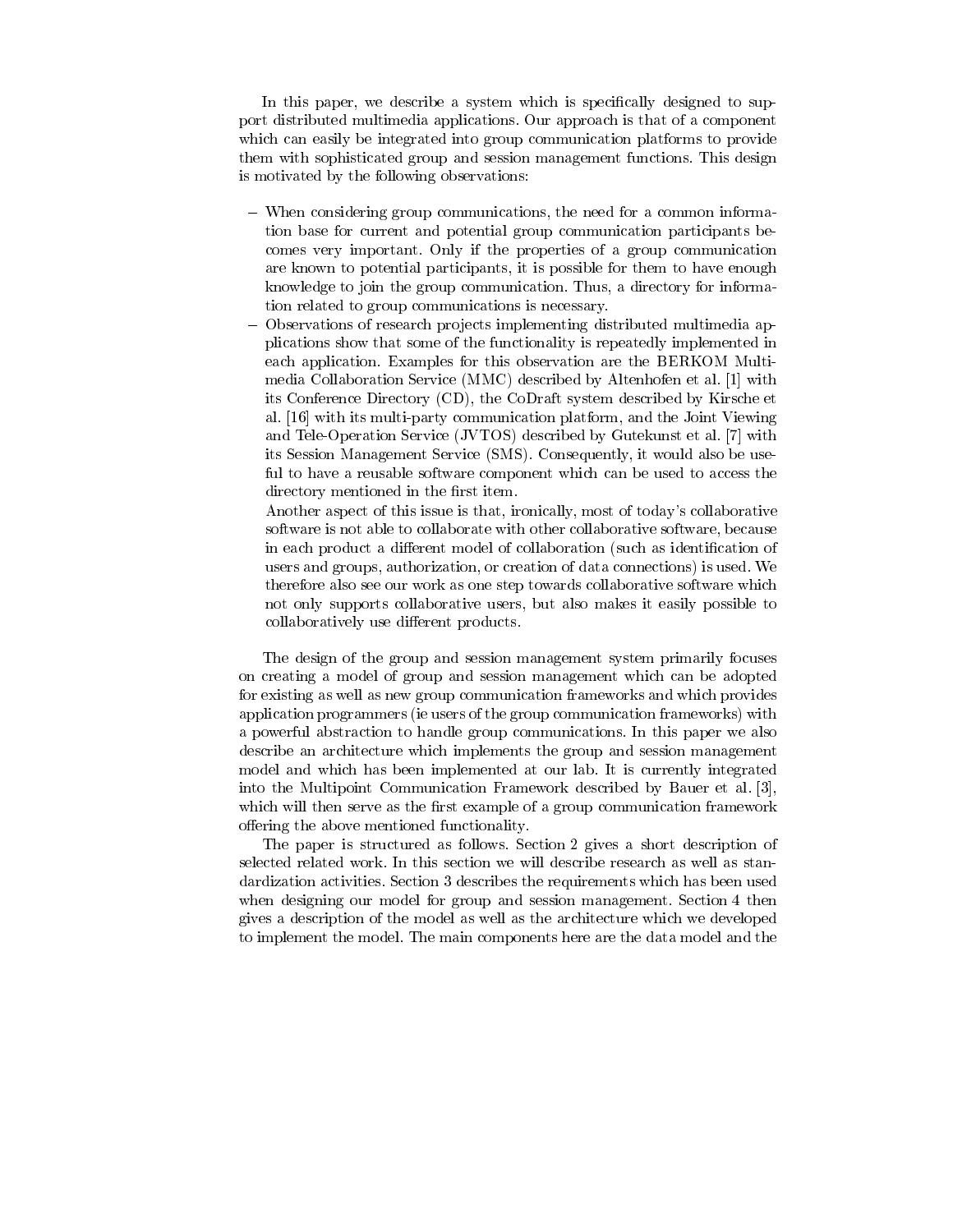two protocols which are used for data transfer within our system. In Section 5, we describe the implementation of our prototype. This section focuses on the two main building blocks of our architecture, which are two types of agents. Finally, Section 6 concludes the paper and gives some final remarks as well as some discussions of our plans for the future.

## 2 Related Work

In the Internet world, work is going on in the Multiparty Multimedia Session Control (MMUSIC) working group of the Internet Engineering Task Force (IETF). One result of this work is a description of the Internet multimedia conferencing architecture by Handley et al. [9], which is shown in Figure 1. The component of this architecture which is most relevant for our work is the session directory, which is based on the Session Description Protocol (SDP) v2 described by Handley and Jacobson [10]. However, since SDP can only be used for session advertisement, because it is only used for the distribution of announcements, an additional protocol is required which is used for specically inviting users to sessions. This protocol is the Simple Conference Invitation Protocol (SCIP) and is described by Schulzrinne [22]. This splitting of session relevant information into two separate protocols has been caused by the development of the mbone (a good overview of the mbone is given by Eriksson [6]), which originally was only used for multicasting sessions with a simple session announcement protocol (SDP v1). Since a more powerful support of group communications also needs a way to identify users and groups of users, we believe that a new design than the one currently being in use for the mbone is necessary.

| Conference<br>Control |            |  | Audio        | Video | Shared<br><b>Tools</b> |             | <b>Session Directory</b> |             |  |
|-----------------------|------------|--|--------------|-------|------------------------|-------------|--------------------------|-------------|--|
|                       |            |  |              |       |                        |             | <b>SDP</b>               |             |  |
| <b>RSVP</b>           |            |  | RTP and RTCP |       |                        | <b>SDAP</b> | <b>HTTP</b>              | <b>SMTP</b> |  |
|                       | <b>UDP</b> |  |              |       |                        |             |                          | <b>TCP</b>  |  |
| ΙP                    |            |  |              |       |                        |             |                          |             |  |

Fig. 1. Internet multimedia conferencing protocol stacks

CIO multi-peer communications as described by Henckel [11] is a very interesting concept in terms of functionality. The transport group management defined for the CIO transport service has many similarities to the model we describe in this paper. A user of the CIO multi-peer transport service uses two different components for accessing the transport service and the transport group management service. Communications are handled with two completely separate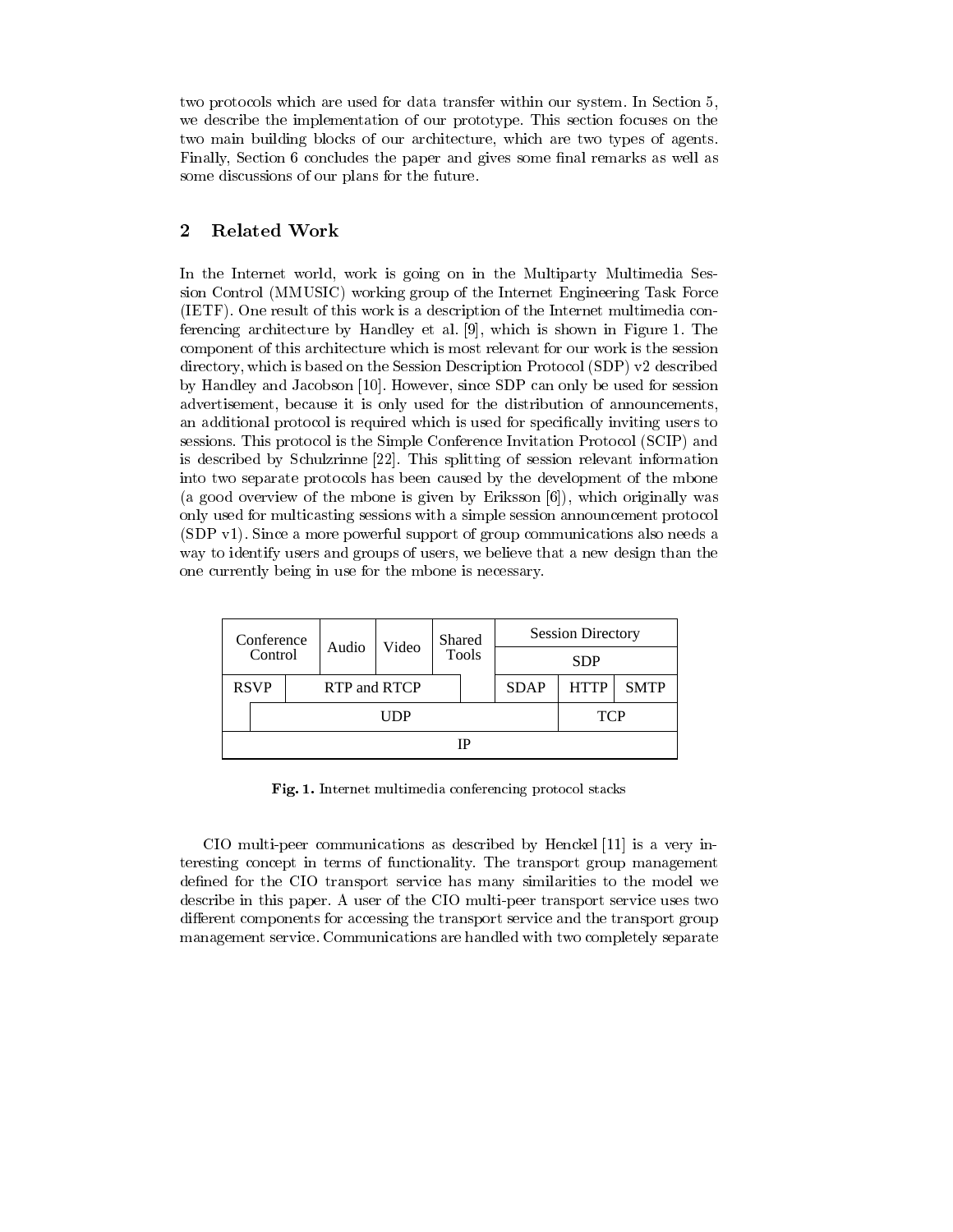protocols. However, CIO transport group management is limited to one communications platform (ie depends on the usage of the CIO transport service), and it has not been implemented. Furthermore, since the X.500 directory service is proposed as a basis for the transport group management service, it will be impossible to have notications sent to users, since X.500 is not capable of DSAs actively sending data to DUAs.

ITU's T.120 series of recommendations [13] is an example for a standardized architecture which also incorporates group and session management functionality. The basis of the T.120 infrastructure as shown in Figure 2 are the network specific transport protocols defined in T.123, which at the moment support data transfer using integrated services digital networks (ISDN), circuit switched digital networks (CSDN), public switched digital networks (PSDN), and public switched telephone networks (PSTN). Extensions to include future broadband networks are under study. T.123 is used by the multipoint communications service  $T.122/T.125$ , which defines a network independent service with flexible data transfer modes (broadcast and request/response), multipoint addressing (one to all, one to sub-group, and one to one), and multipoint routing (shortest paths to each receiver and uniform sequencing). Recommendation  $T.124$  then defines a generic conference control which uses T.122's multipoint communications service. The abstract services of the conference control include create, query, join, invite, add, lock, unlock, disconnect, terminate, eject user, and transfer services. These services provide a powerful environment for implementing conferencing applications, which then use T.124 and T.122 services. However, the applicability of these recommendations is limited because only the transport infrastructures defined in T.123 can be used. The T.120 series of recommendations can therefore be regarded as one specific example which should be kept in mind when designing more general group and session management services.



Fig. 2. Architecture of the ITU T.120 infrastructure recommendations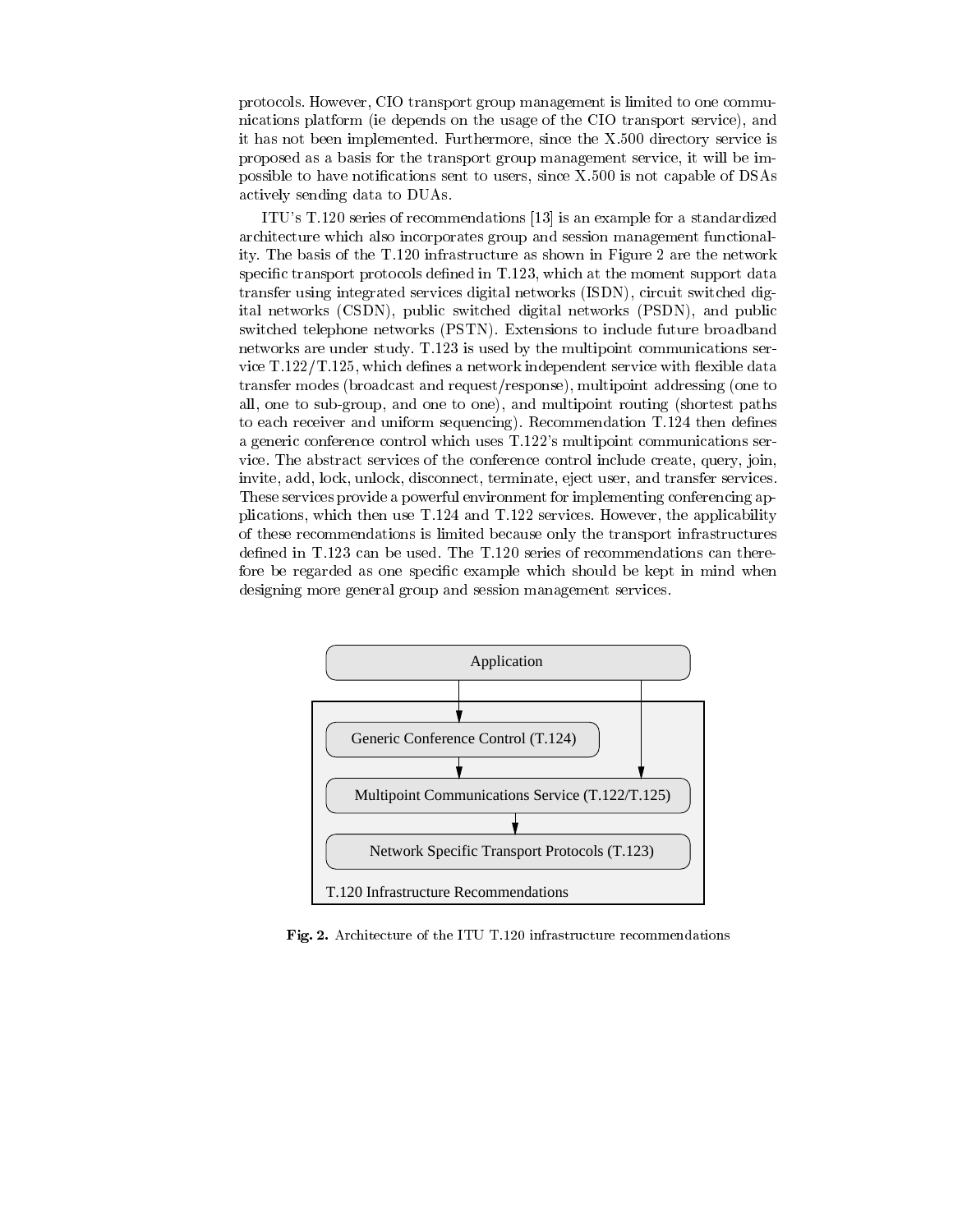Other examples of multimedia communication systems dealing with group support have been described by Mauthe et al. [17]. However, all these approaches either do not concentrate on group and session management or they are restricted to certain transport infrastructures, or both. We therefore see the necessity to define a group and session management service which is independent from the transport infrastructure being used and provides a very abstract model of group communications.

#### 3 3 Group and Session Management Requirements

Within this section, we identify the tasks related to group and session management which a group communication framework needs to perform. Group and session management in this context encompasses the storage and management of all information which is related to users (being the individuals working with applications), groups (which are sets of users and/or other groups), and sessions. Sessions are the representation of actual collaborations (instantiated by data exchange between distributedly working users) and can consist of one or more data flows (eg audio and video).

The main goal of the group and session management system (GMS) project is to design and develop a component which fills the gap between multipoint transport infrastructures as they are designed in actual research projects, and programmers of distributed multimedia applications. Another goal is to develop the infrastructure which is used by such a component. We therefore aim at providing these programmers with an API which is more powerful than the interfaces of common multipoint transport infrastructures. Our approach is to create a component which can be included into group communication frameworks in order to enhance their functionality. Figure 3 shows how this approach may be used, where GUA stands for GMS user agent and identifies the component provided by GMS. This component interacts with security and resource management components inside the group communication framework. It can be seen that the component is only one part of the group communication framework. Other components may be used for security purposes (in order to provide secure data communications), or for resource management, which could also include the mapping of application-level QoS parameters to network-level QoS parameters. However, we will now concentrate on the issue of group and session management.

What are the requirements such a component needs to fulfill? First and foremost, the data model used must be general enough to cover the majority of possible applications of the group communication framework. This means that both the objects and the available operations must be designed to allow a broad range of distributed multimedia applications. The abstractions needed must encompass users, groups of users, data connections between user groups, and a grouping mechanism for these data connections, because many applications need multiple data streams and it would be helpful to be able to handle these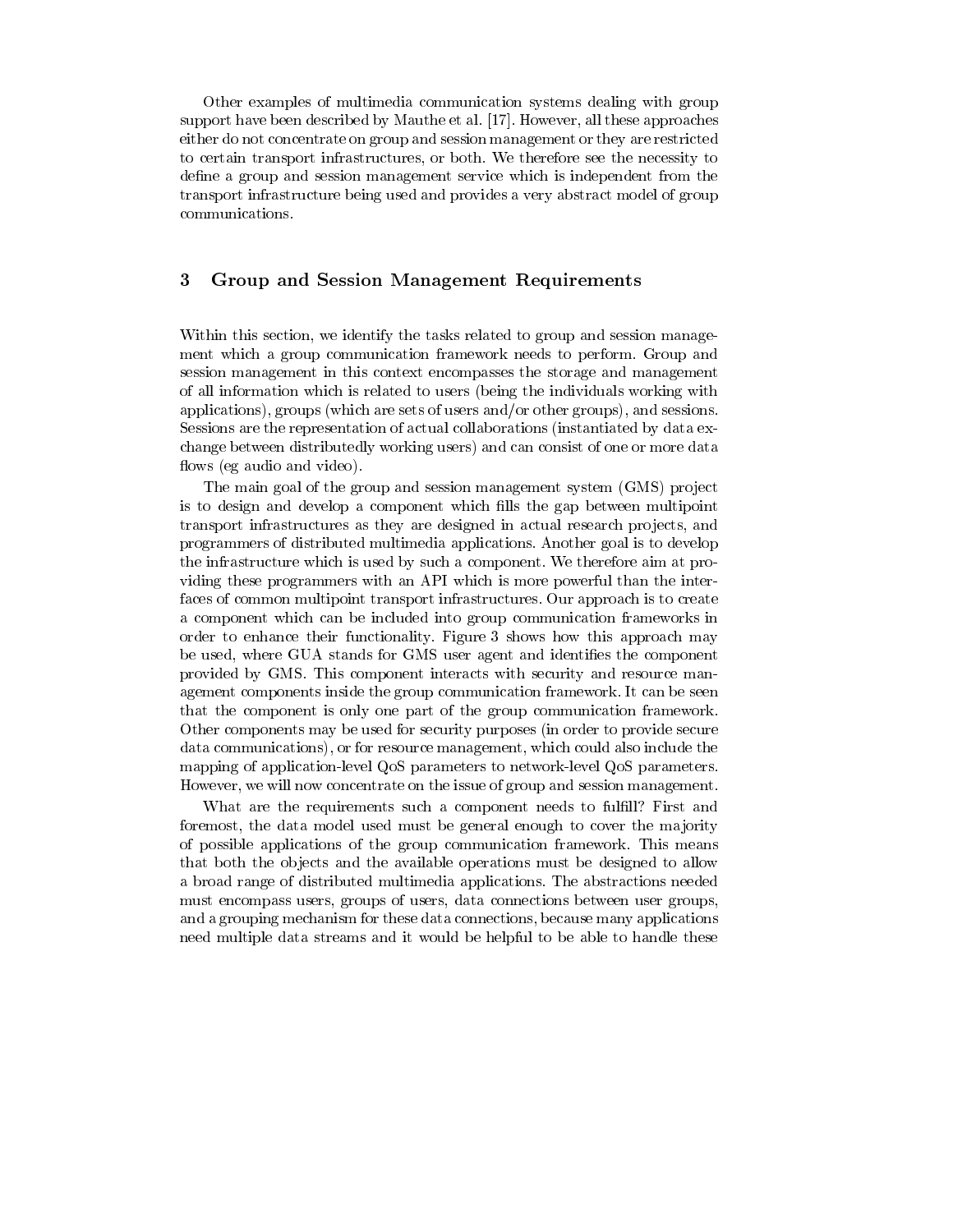

Fig. 3. Group and session management inside a group communication framework

together, especially with respect to authorization<sup>-</sup> and admission control<sup>-</sup> issues.

Furthermore, the component must be easy to integrate into existing group communication frameworks, and it must also be easy to exchange the transport infrastructure the component is using. This is a requirement because we do not want to restrict our model of group and session management to a single transport infrastructure. It has to be possible to incorporate the group and session management component into different group communication frameworks and to still be able to share as much information as possible. Naturally, transport specic information (such as addresses or QoS parameters) can not be used by group communication frameworks based on different transport infrastructures, but a lot of information, such as user identities, user authentication information, groups, and access rights, is useful independently of the transport infrastructure being used.

So far, we have mainly discussed the topics which are relevant for the support of collaborative (or distributed) applications. The aspect of multimedia communications requires additional support. However, in can be seen as a special case of communications, where data is being transmitted which requires handling with certain properties such as delay and delay jitter. In order to support distributed multimedia applications, it must be possible to specify the properties of a data connection in a way which is appropriate for multimedia data. The main idea in this area is the utilization of Quality-of-Service (QoS) parameters which make it possible to specify properties of a data connection. Because mul-

<sup>1</sup> Authorization control is performed to check whether a user is allowed to participate in a certain group communication. It is based on proper authentication of users and access privileges being assigned to ob jects.

<sup>2</sup> Admission control is used to check whether it is possible for a user to participate in a certain group communication. Admission control typically fails if there are not enough resources, such as local processing power or network capacity.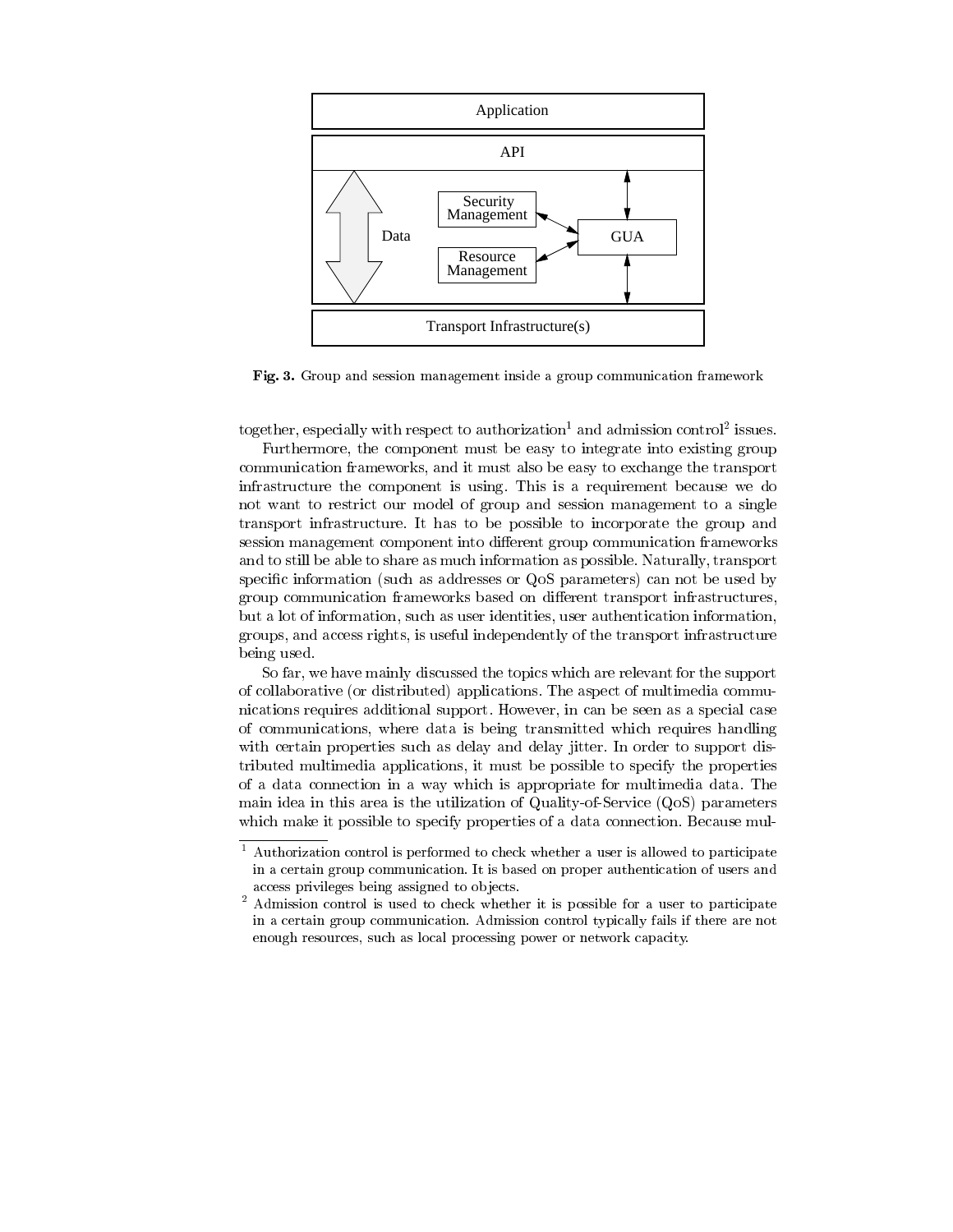timedia data connections may have interdependencies, it must also possible to specify these. Examples for these interdependencies are synchronized data connections, which are common when individually transmitting audio and video data for video-phone applications. Another example would be the dependency of data connections when using hierarchical encodings.

As a conclusion, for the support of group and session management tasks of distributed multimedia applications, we need a system which provides connectivity throughout the lifetime of data connections, which may actively send notifications to applications, and an appropriate data model for the data inside the system. In the next section, we will discuss the model and an architecture for such a system.

## 4 A Model for Group and Session Management

From the requirements listed in the last section, several conclusions can be drawn. One is that a permanent database is required, which can store information about entities which are not permanently active in the context of a group communication framework, ie users and user groups. Another requirement is that certain events regarding a user of the group and session management system must be communicated to the user, and this must be initiated by the group and session management system. Therefore, it is appropriate to model the connection between the user and the group and session management system as a permanent connection during the lifetime of a user's work with a group communication framework. However, the data path of the user's application is entirely independent from the group and session management system, which distributes data with its own mechanisms. The resulting architecture of such a model is depicted in Figure 4, with GMS being the group and session management system.



Fig. 4. GMS architecture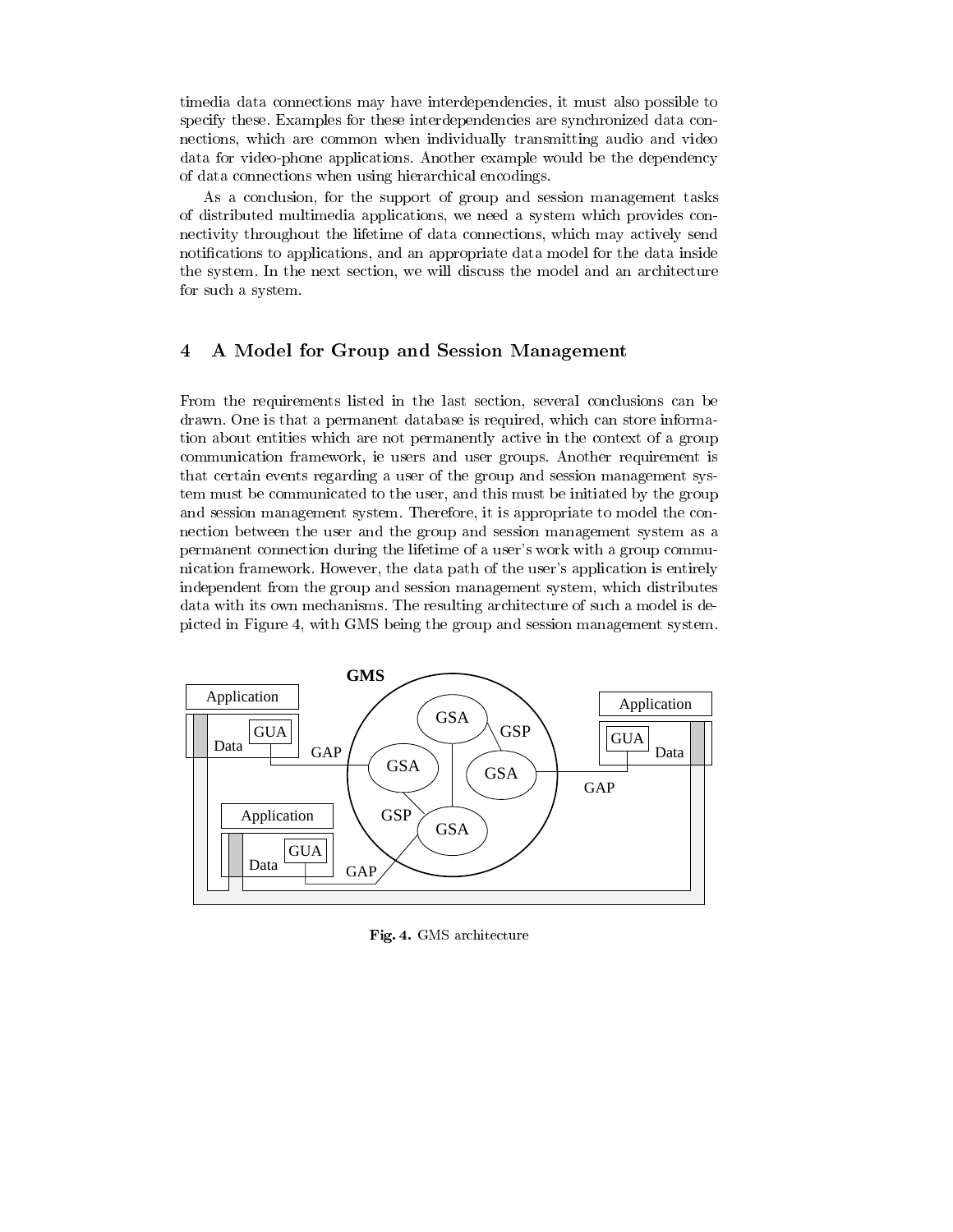In this figure, GAP is the GMS access protocol, which is used as an entry point to GMS. GSP is the GMS system protocol which defines how data is exchanged inside the GMS. GAP is described in more detail in Section 4.1, GSP in Section 4.2. The main architectural components of GMS are GMS user agents (GUA) and GMS system agents (GSA), which will be described in Sections 5.1 and 5.2 respectively. While GUAs are included in group communication frame works using GMS, GSAs are stand-alone components which, in their entirety, make up the GMS database. They are organized into domains, which are hierarchically ordered. The GMS architecture looks very similar to well-known directory services such as the Internet Domain Name System (DNS) [18] or ITU's  $X.500$  directory service [14], but there are some notable differences.

DNS is based on the assumption that a simple lookup is sufficient (which is true for the purpose of DNS entries), while GMS requires a permanent connection between a user and the system because of the notifications which have to be delivered to GMS users. Furthermore, DNS is (for the normal user) read-only and anonymous, while GMS entries need to be modifiable and users normally are identified (and authenticated, if necessary). Therefore, the main difference between DNS and GMS is that DNS lookups are very short connections, while GMS GAP connections exist over the lifetime of a data connection, and that the typical GMS user has an identity which can be used for additional functionality, while a DNS user has anonymous access to DNS data.

The X.500 model is closer to the requirements of GMS than DNS. In fact, we first considered to use  $X.500$  as a base for GMS, which then would have consisted simply of a set of  $X.500$  object definitions and a software component granting access to these objects. However, there are some drawbacks with X.500, the two main disadvantages being the non-existence of DSA-initiated operations, which are needed for the notifications which are part of the GMS model, and the slow propagation of information inside X.500. Furthermore, X.500 requires the OSI stack of communication protocols, which does not fit our requirement to be able to use the access protocol over different transport infrastructures. We therefore decided not to use X.500 but to define a distributed directory service which exactly fits the needs of the GMS model. The main difference between X.500 and GMS is that GSAs are able to become active in GAP connections (instead of the purely reactive DSAs), and that GSP is designed for faster propagation of information than DSP. It is also easily possible to use GAP over a variety of transport protocols, provided they offer a reliable, connection-oriented service.

The most important definitions for GMS are the data types which are used inside the system. Because the design goal was to create a versatile model which can be used be a wide variety of distributed applications, the following object types has been defined. A complete definition of the object types can be found in the specification of GAP [23].

 ${\cal U}$  User. A user is a person or entity using GMS. Each user has an identity (a name) and one or more ways of authenticating himself. This authentication may vary from no authentication at all (ie it is sufficient to use the right name) to sophisticated, hardware-oriented authentication schemes with mul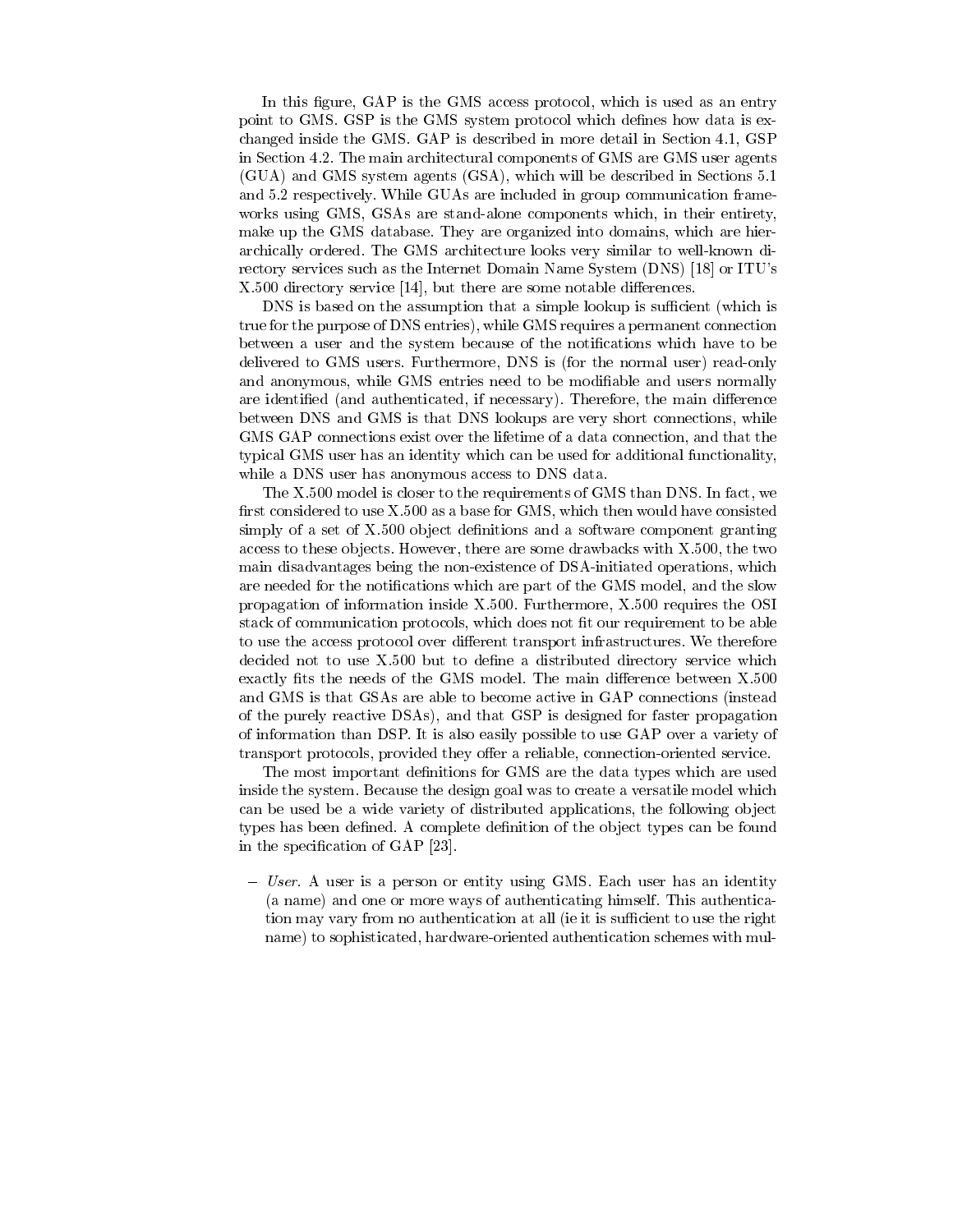tiple challenge iterations. A user ob ject contains information about a user, such as his real world name, a description, his email address, and a list of the bindings of a user, ie the list of active GMS connections a user has.

- $-$  Group. GMS groups may consist of users and/or groups, depending on the definition of the group. Joining and leaving a group depends on the group's join policy and authentication requirements. Joins and leaves may be noti fied to a group's managers and/or members. Each group object may contain a group's real world name (eg the name of a company or a company's department), a description of the group, a group's mail address, and the access rights, which determine who is authorized to modify the attributes of the group.
- Flow Template. For several applications and communication platforms it is useful to have a number of predefined possibilities to set up connections. Flow templates contain information about data types which may be carried by a flow of that type, the necessary transport service, data which is needed to set up a flow of that type, information about uni- or bidirectional services, and a set of QoS parameters, which can be used to give a description of the flow template. However, flows may also be created without using a flow template.
- $-$  Flow. A flow is one connection for data transport. Depending on the flow's definition, it is either uni- or bidirectional, has a limited number of senders and/or receivers, and a renegotiation policy, which determines who is authorized to initiate QoS renegotiations for that flow. Flows are created when a session is created and are deleted when a session is deleted. Joining a flow takes place when a session is joined, and a flow is left when the session of a flow is left.
- ${ S \epsilon}$  Session. The main metaphor for group communication is a session. Each session is used to logically group a number of flows and to create an abstraction for management, authorization, and admission control for flows. The flows of a session are created when the session is created and deleted when the session is deleted. When joining a session, not all flows of the sessions must be joined, so users can choose which flows to use. Sessions may have application specific information, which consists of an application identification and application specic data, which may be interpreted by the application. Furthermore, the duration of a session may be given with either start or end times or both. In addition, it is possible to specify which authentication level a user must have to successfully join a session (provided he is authorized sufficiently). Authorization is based on the session's join policy which may be open (everyone may join), group (only members of the group associated with the session may join), or managed, which may be either relative (a given percentage of managers must conrm) or absolute (a given number of managers must confirm).
- $\overline{C}$  Certificate. Applications with special security requirements may have the need to store certicates inside the GMS, which are used for checking data identity and integrity. Certificates include the type (which may be a prede-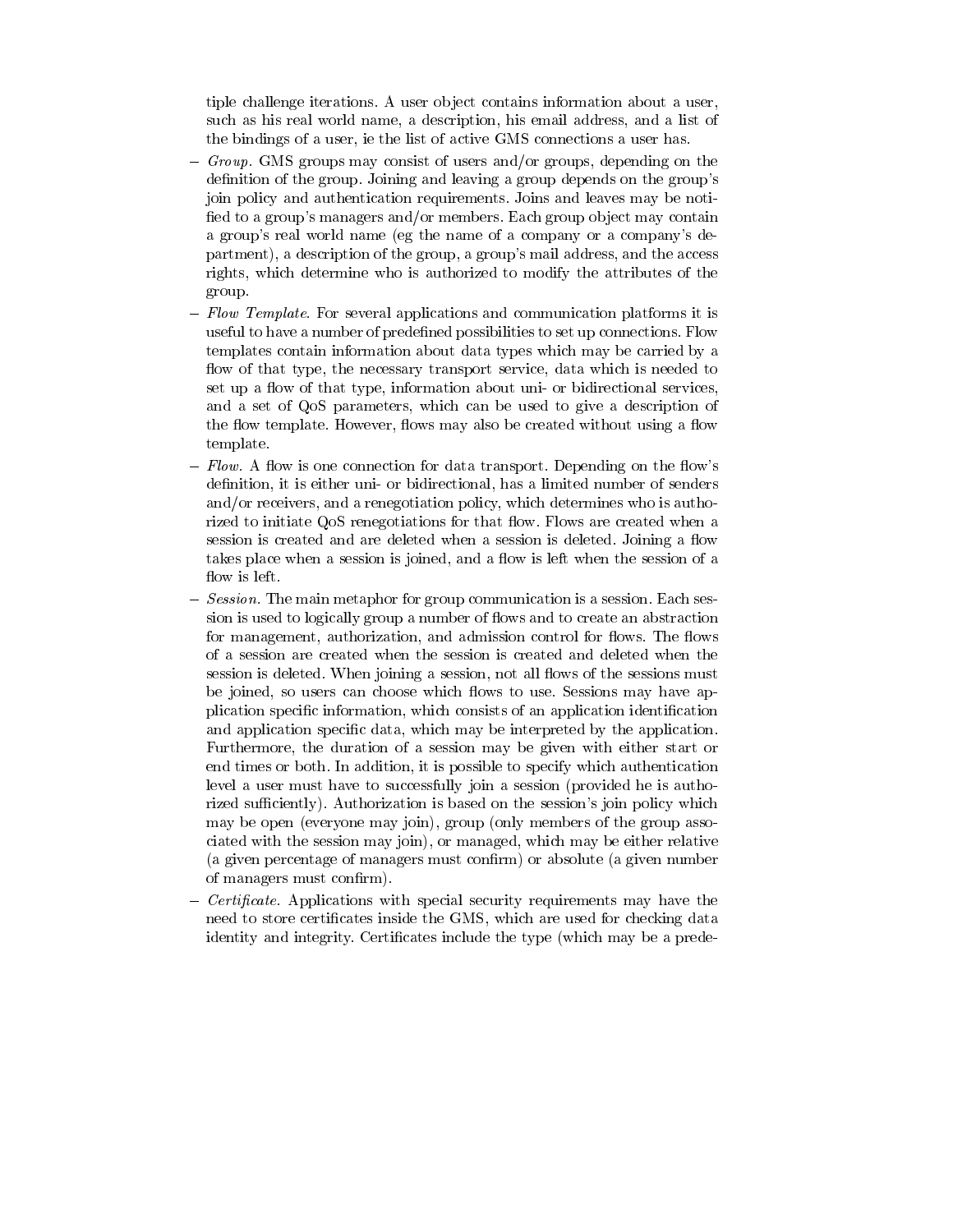fined type or any other type), the name type (which also has a number of predefined values and the possibility to define own types), the certificate's validity, a simple name, and data and signatures, which contain the informations which is necessary for checking the data.

In the context of distributed multimedia applications, another important issue is the one of Quality-of-Service (QoS) Parameters. GMS has a very general concept of QoS specification and usage, which ranges from no QoS (which would be used for TCP/IP) up to a arbitrary number of QoS parameters which can also be renegotiated. All participants of a flow are notified of a renegotiation, so that is possible for them to take appropriate actions, such as changing the protocol parameters to adapt to the new QoS values.

GMS has four QoS parameter types, which are *unsorted values*, *sorted values*, integer values, and real values. Unsorted Values are a set of predefined values, which are not in any particular order (an example for this is a QoS parameter which defines a coding algorithm, where it is not possible to arrange the different algorithms in any order). Sorted Values are also predefined values, but these values are given as a sequence, because it is possible to arrange them in an order (an example for this type of QoS parameter is the selection of a error detection algorithm, which may be given as a sequence of none, CRC8, CRC16, and some more sophisticated algorithms). Integer and real values represent the two basic types of numbers which may be used (which may be used for throughput or error probability numbers).



Fig. 5. Values and ranges for QoS parameters

Each flow's QoS parameters are defined by their name and type and at least a default value (which is the value used for joining participants if no local modifications are requested). Optionally, a weakest limit for joining the flow and strongest and weakest limits for renegotiations may be defined. For unordered values QoS parameters, there is no order of the values, therefore the join and renegotiation values must be given as sets of values. The concept of QoS parameter values and ranges is shown in Figure 5. When joining a session, the QoS parameters being used are taken from the flows' QoS definitions. According to the user's requirements, a weaker value than the default may be selected, as long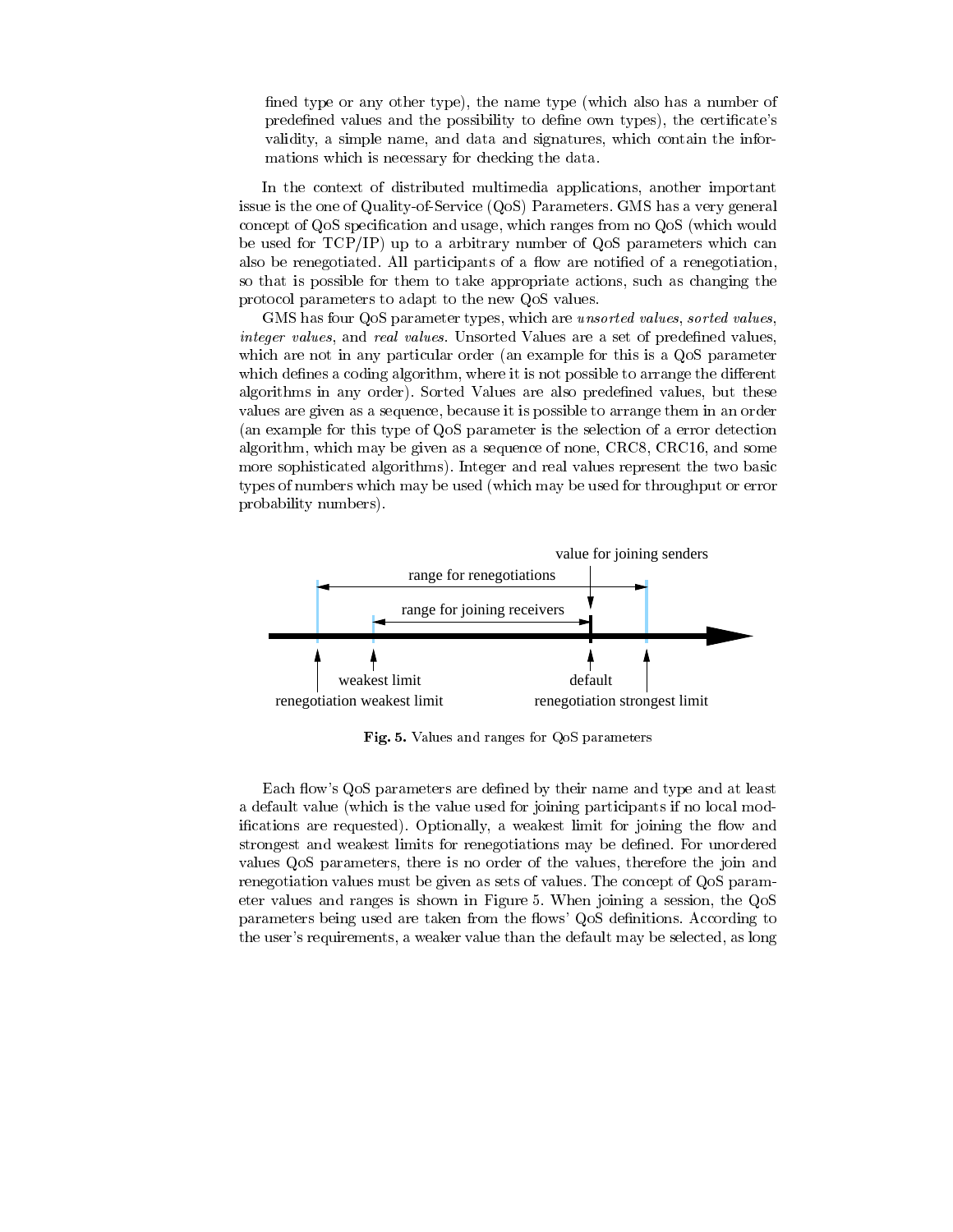as it does not fall short of the weakest limit for joining the flow. However, this is only possible for receivers, senders must always join with the QoS value given as the default value.

In the following sections, we will describe the two protocols of GMS, namely GAP and GSP, as shown in Figure 4. These protocols, together with the object types described earlier in this section, form the main part of the GMS model.

### 4.1 GMS Access Protocol (GAP)

The GMS access protocol (GAP) is used by GMS user agents to connect to the GMS. While a large part of the protocol deals with operations initiated by the GUA, there are also some messages which are initiated by the GSA the GUA is connected to. Basically, GAP requires a reliable, connection-oriented transport infrastructure. Ideally, this transport infrastructure would also allow for secure communications, but is is up to the GMS user to decide whether he requires a secure channel or not. However, the security mechanisms of GMS may be compromised if no secure GAP connection is being used. The prototype implementation of GAP is based on TCP/IP. However, this requires the group communication framework (the GUA is part of) to use  $TCP/IP$ , which could be a limitation.

If a new transport protocol for GAP should be used, both the GUA's net work adaptation layer (as described in Section 5.1) and the GSA's GAP server component (as described in Section 5.2) had to be extended to support the new protocol. This way, one could easily think of a multi-protocol GSA, which for example would allow TCP/IP based as well as ISO/TP4 based GUAs to connect to it. The only limitation is that a reliable, connection-oriented protocol is required. However, it should always be kept in mind that data connections and GMS (ie GAP) connections are completely independent (as shown in Figure 4), so it is not always necessary to adapt GAP to a new transport protocol.

GAP itself can be split into three phases, each of them dealing with different aspects of the GUA-GSA interaction. A detailed specification of GAP can be found in [23]. The three phases of GAP are as follows.

- $-$  GUA binding phase. This is the initial phase of GAP, which is entered directly after a GUA has connected to a GSA. In this phase, the GUA has to bind to the GMS, ie it has to register with the GSA. It sends GAP version information and gets as a reply the maximum number of users supported by the GSA3. Furthermore, the domain name of the GSA is also sent to the GUA.
- $-$  User authentication phase. After the GUA has bound to the GMS, it enters the GUA bound state and is now ready to bind users. User authentication in GAP ranges from none to complex authentication schemes which require

<sup>3</sup> It is possible that such a maximum does not exist when binding to the GMS (eg because the maximum is evaluated dynamically), in this case no such number is given.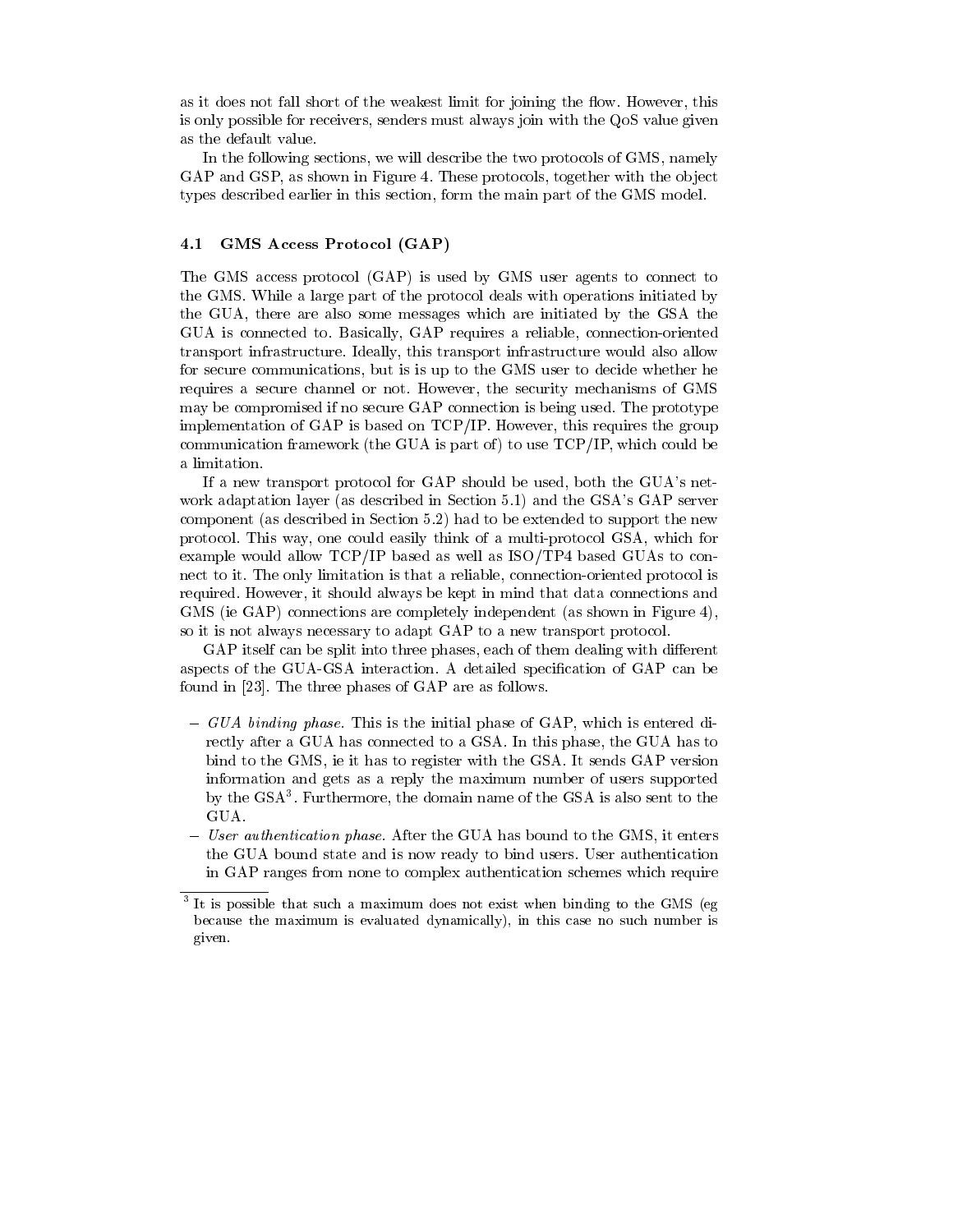multiple data exchanged between the GSA and the GUA (ie the user)<sup>4</sup>. One common way of authentication is the Unix password scheme which authenticates a user by simply checking a password. However, as a result of the user authentication phase, the user is either successfully authenticated and thus bound to the GMS, or the binding attempt failed.

User bound phase. Only a user who previously bound to the GMS can use the majority<sup>5</sup> of GAP commands. These are commands to directly access the GMS objects (such as create, modify, or delete an object), or commands which implicitly modify ob jects and relations, such as join and leave for groups and sessions. The authorization to perform these commands is determined by certain policies defined within the objects and the identity of the userfluturermore, in this phase it is possible that notifications about certain events are sent to the GUA.

It is important to notice that there are two possibilities to bind multiple users to the GMS. The first possibility is that every user uses his own  $GUA$ , which then opens a GAP connection to the GSA. However, this approach may fail if only one group communication framework is running on a machine which is used by several users. In this case, it is possible that several users bind to the GMS using the same GUA. GAP has been designed in a way that multiple users do not interfere when using the same GAP connection. However, because of this design, it is possible that one user is in the user authentication phase while another user is in the user bound phase. For this reason, GAP is specified using parallel state machines. A more detailed description of this design can be found in the GAP specification [23].

### 4.2 GMS System Protocol (GSP)

The GMS system protocol (GSP) is used by GMS system agents to communicate. This communication is necessary to exchange data and to exchange information about the configuration of GMS. A detailed description of GSP can be found in the GSP specification [24].

One of the main points about GSP is that it is a multicast-based protocol. We use the reliable, FIFO ordered (according to the definitions given by Hadzilacos and Toueg [8]) multicast protocol described by Bauer and Stiller [2] as base for GSP. The usage of a multicast based protocol is very efficient because GSAs are

 $\, \cdot \,$  One example for a class of authentication schemes which require this type of data  $\,$ transfer are challenge-response schemes, which depend on a sequence of challenges sent by the server to which the client has to respond. Only if all challenges are answered correctly, the authentication is successful.

<sup>5</sup> Exceptions are the commands of the two other phases, which form a small subset of GAP commands.

 $\widetilde{\ }$  because users may be bound to the GMS using more or less strong authentication mechanisms, GMS includes the concept of *authentication requirements*, which define for each ob ject an authentication level by which a user must at least be bound to perform any operation regarding this ob ject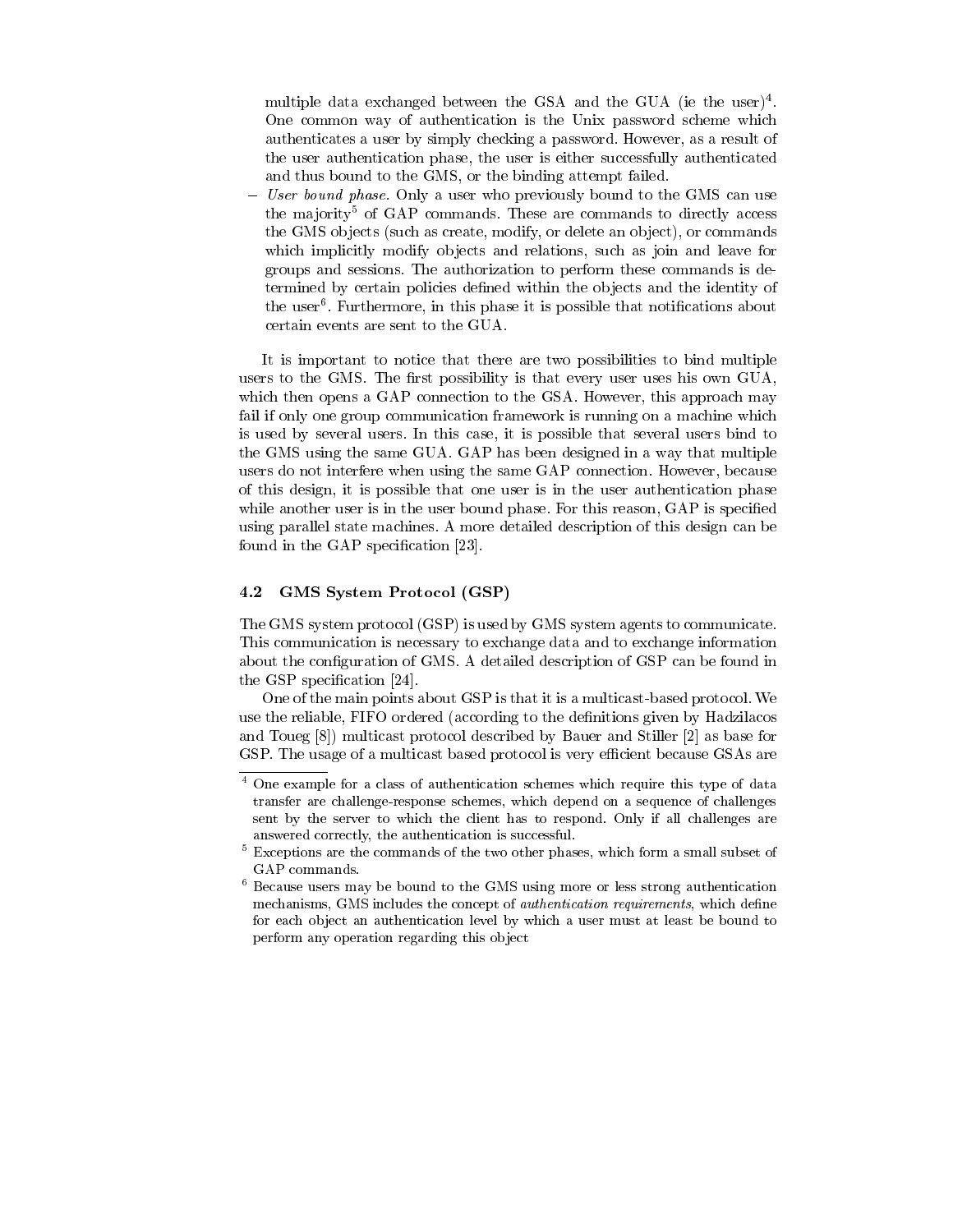grouped into hierarchically ordered domains, and all GSAs of a domain can be reached with a single multicast address. This way, we can use true multicasting as opposed to the multicasting mode of the X.500 directory as described in X.518 [15]. We use multicast as the method for distributing requests to all GSAs of a domain. However, when replying to a request, the replying GSA uses unicast, thus only sending the reply to the originator of the request. This approach minimizes the network load caused by the interacting GSAs.

One concept used for GSP is the one of tokens. Tokens exist inside a domain and are used to determine which GSA inside a domain in authorized to perform certain operations. The three token types of GSP are as follows, where each token exists for every domain inside the GMS.

- *Propagation of requests*. Because it is often necessary to propagate domain name resolution requests (which are described in detail later in this section) either up or down the domain hierarchy, there has to be one GSA inside each domain which is responsible for this task. Whether this role is fixed or moved from one GSA of a domain to another using some kind of load balancing strategy, is outside the scope of the GSP specification.
- ${\cal -}$  *Object creation.* Object creation is also handled by multicast requests. Because only one GSA is allowed to actually create a new ob ject when requested (otherwise duplicates would be created), the task of ob ject creation also depends on a token. This token may be rotated among a domain's GSAs using a strategy which takes into account the storage place available on each GSA.
- Forwarding and processing of queries. Queries are the most processing intensive operations inside the GMS because it is necessary to search for objects matching a given pattern. Queries must either be forwarded or processed inside a domain by a dedicated GSA, which collects the results and sends them back to the originator of the query. This role is also represented by a token and may also be assigned dynamically according to some strategy.

Because tokens may get lost (eg when the machine of the token holder crashes) or may be duplicated (eg if the network has been temporarily partitioned), it is always possible for a GSA to request a token renegotiation for a domain. For this task, each GSA implements a simple finite state machine which has the three states monitoring, competing, and tokenholding. Monitoring and tokenholding are two stable states, indicating a GSA which does not have a token respectively does have a token. When a token renegotiation request is sent to the domain, all GSAs enter the competing state. By replying with claim token messages, all GSAs try to get the token. Based on the content of the claim token messages, each GSA can decide which GSA will become the token holder. This GSA then enters the tokenholding state, while all other GSAs will become monitoring. The token renegotiation process is initiated by a GSA requesting a service from a domain's GSAs and either getting no reply (ie the token was lost) or more than one reply (ie the token was duplicated) after a predefined period of time.

The basic process of operations being carried out within GSP can be separated into two phases. The first phase is the domain name resolution. As men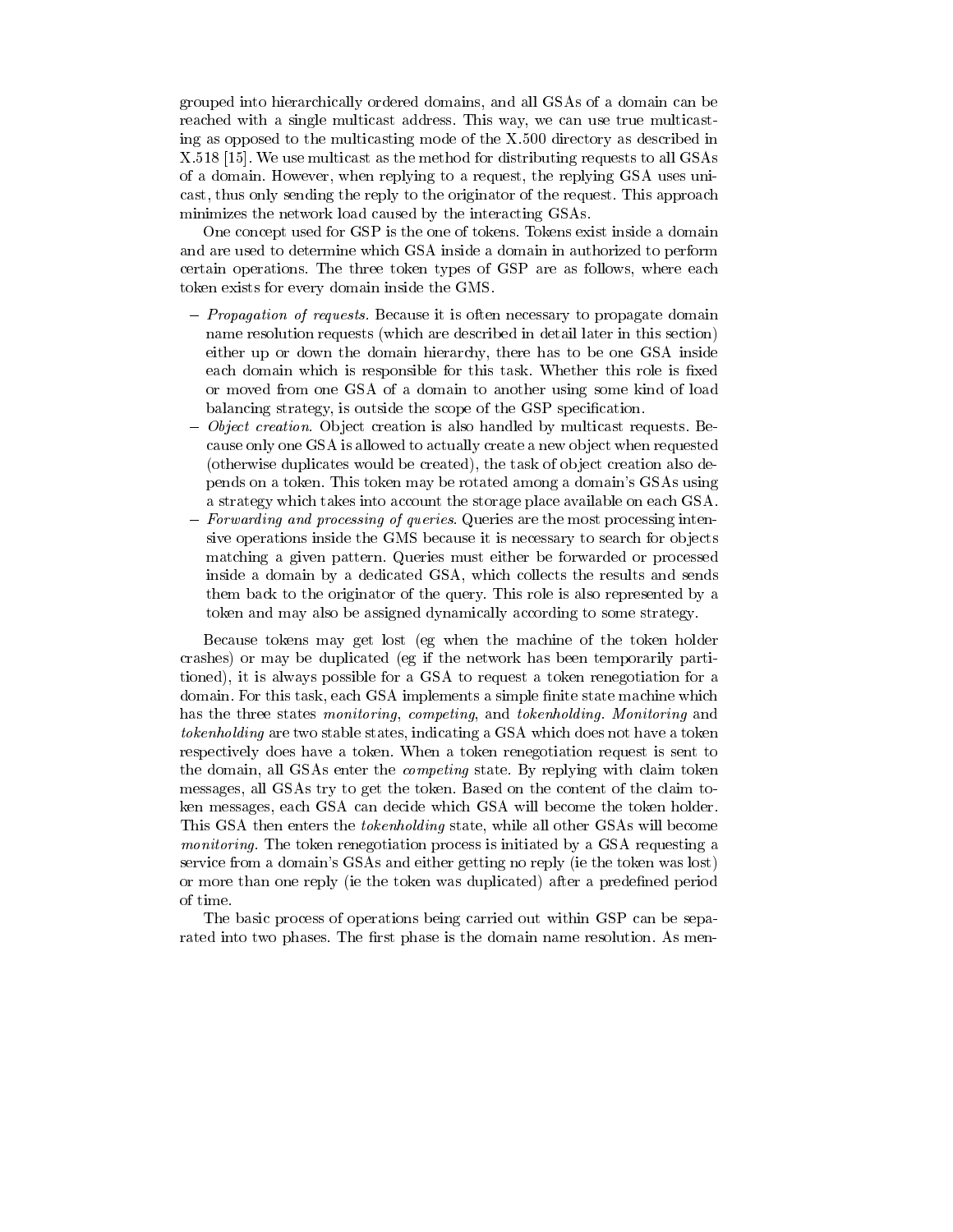tioned before, domains are hierarchically ordered. The GSAs of each domain only know the address of their directly superior domain and the addresses of all directly inferior domains. There is no such thing as the top-level domain but a set of top-level domains, where each top-level domain knows the addresses of all other top-level domains and the addresses of all directly inferior domains. Whenever a GSA wants to send a request to another domain, it first checks whether it has cached the address after a previous request. If not, the domain name resolution phase is started. Depending on whether the required domain is hierarchically above the requesting GSA or not (which can be decided based on the domain's name), the domain name resolution request is either sent to the superior domain or to the appropriate inferior domain. In this domain, the GSA holding the *propagation of requests* token will forward the domain name resolution request to the next domain and reply with a domain name resolution pending message to the requesting GSA. If this pending message (or more than one) is not received after a certain timeout, the requesting GSA will send a token init request to the domain, initiating a token renegotiation for this domain (as discussed in the previous paragraph). This process, which is shown in Figure 6, continues until the address of the requested domain is found, which is then directly sent back to the initiating GSA.



Fig. 6. GSP domain name resolution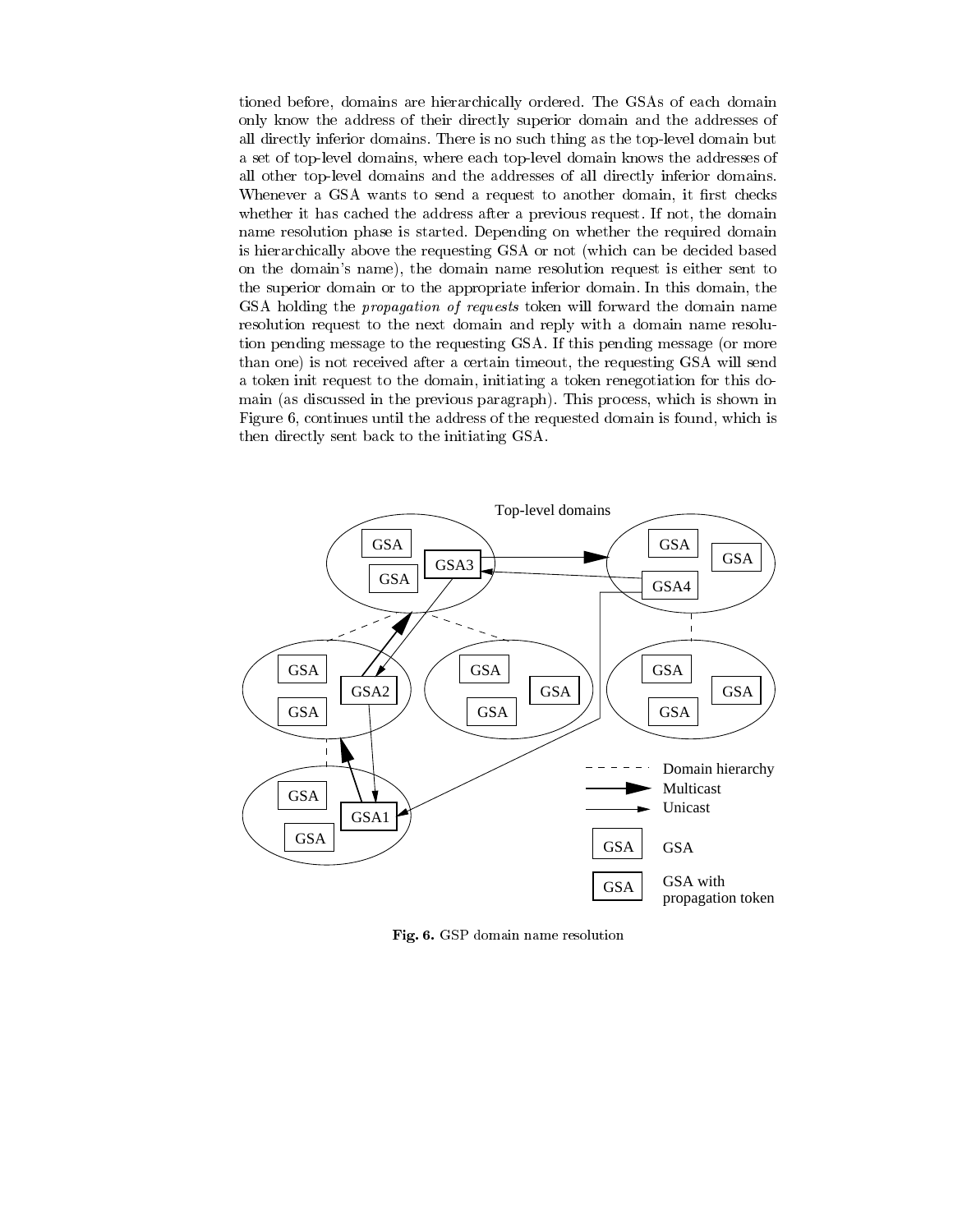In this figure, GSA1 is the GSA initiating the domain name resolution. GSA2, GSA3, and GSA4 each reply with a domain name resolution pending message to the GSA which sent the request to the domain using its multicast address. GSA4, which finally knows the address of the domain to which GSA1 wants to send a request, directly responds to GSA1 with the domain's address. If such a reply is not received after a timeout, the domain name resolution process is initiated again. Both this timeout and the timeout which is used to send the token init request must be chosen carefully to find the optimal balance between unnecessary repetitions respectively token renegotiations and too long idle periods. However, since we assume that the domain hierarchy will be relatively flat (eg as deep as the DNS domain name space, with a similar organization), there are not too many GSAs involved in the domain name resolution process.

Once a GSA has resolved the address to which a request must be sent (either by the process described above or from a cache, which contains addresses accessed before), the operation itself can be carried out. This is done by sending the request containing the operation to the domain. Depending on the operation, the GSAs of the requested domain behave differently. For example, when sending a modify request, the GSA storing the object will be the only one responding to the request, while all other GSAs of the domain silently ignore the request. This is possible because it is clear that only the GSA storing the object in its local database can process the request. On the other hand, if a create request is processed, first an object present request is sent to all GSAs of the domain. All GSAs of the domain send a reply, indicating whether they hold the object creation token or not. This is necessary because the requesting GSA must be able to detect whether there is exactly one token holder. If all  $\mathtt{GMS}$  reply with an indication that they do not hold the token (or if more than one token holder is answering), it can be concluded that a new token holder must be found and the GSA sends a token renegotiation request to the domain. Otherwise, the create request is directly sent (using unicast) to the GSA which indicated that it has the object creation token.

Additional protocol mechanisms exist for adding GSAs to and removing GSAs from a domain. Normally, it is assumed that a GSA is a permanently running process, but even then occasional interrupts (eg if the machine a GSA runs on is stopped) can occur. If a GSA is started, it must first join the multicast group which is assigned to the domain it is joining. Then the GSA has to send a join domain request to this address, and all GSAs of the domain reply to this request. The first reply to that request, sent by any GSA inside the domain, concludes the start up procedure and the GSA becomes part of the domain. The remaining join domain replies can be ignored. Each GSA has a local table of

<sup>7</sup> This procedure is feasible under the assumption that the number of GSAs per domain is moderate. Again, we consider an architecture similar to that of DNS, where typically each domain is served by very few servers. If the number of GSAs would be much greater than 10, the approach taken would have been prohibitive.

 $^\circ$  The fact that all GSAs have replied can be concluded from the total number of GSAs  $^\circ$ in the domain, which is contained in every reply sent by a GSA.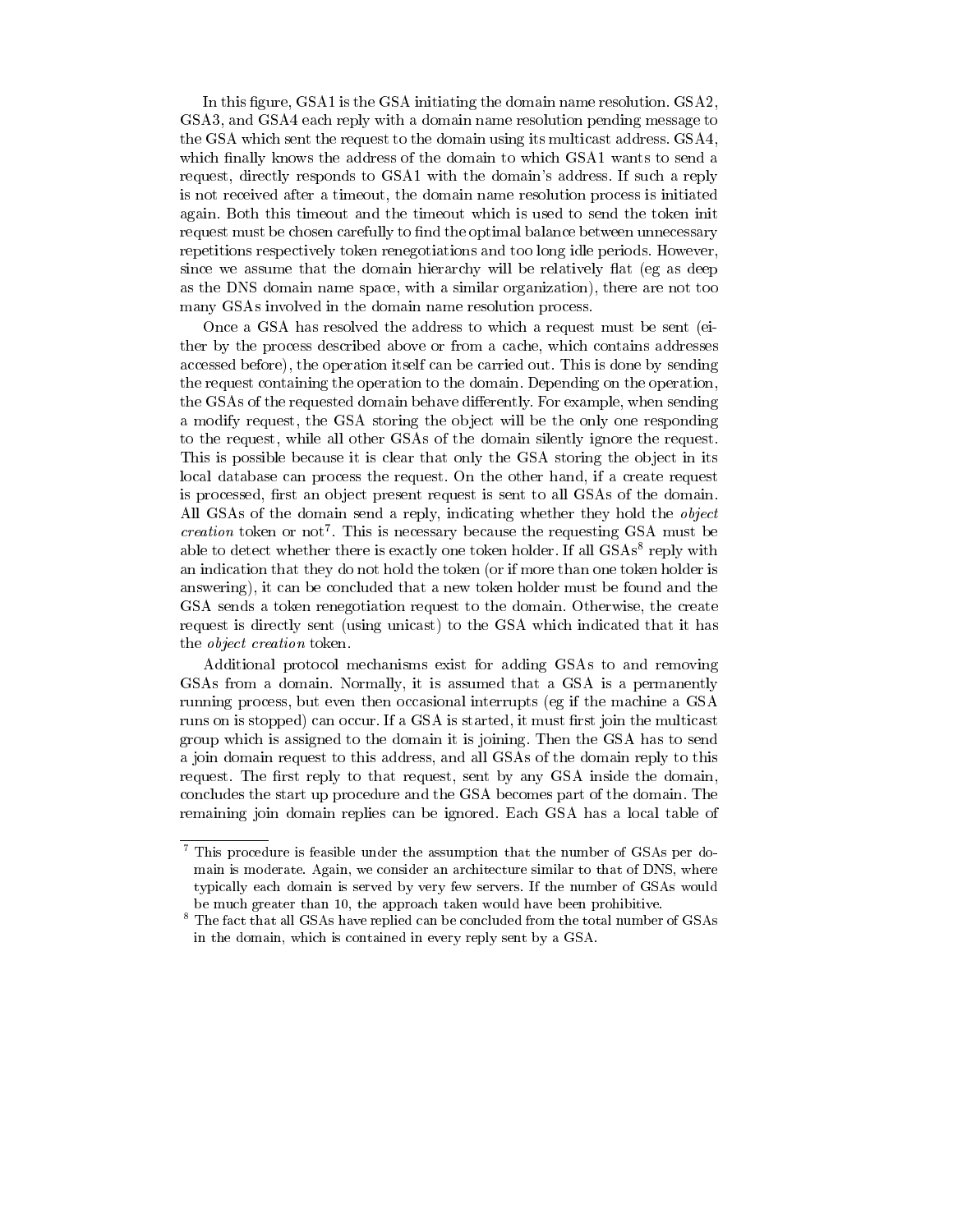which contain a list of triples containing an unique GSA identification, a flag indicating whether it is currently active, and a version number. This table is updated if a join domain request is received. This table is sent periodically to the domain, so that inconsistencies finally disappear. If a GSA wants to leave a domain, it sends a leave domain request to the domain, waits for the first leave domain reply, and then leaves the multicast group. The remaining GSAs update their internal tables according to the leave domain request. These tables are also updated if differences are detected between the periodically received version and the local version.

## 5 Implementation

In the previous section, we described the model and an architecture for the group and session management system GMS. In this section, we will briefly describe the implementation of our GMS prototype. At the time of writing, the GUA implementation has finished and the GSA implementation is still under way. As implementation base we use Sun workstations running Solaris 2.5, the Sun version of Unix. As tools we used StateMate, a commercial software for designing, simulating, and generating code for finite state machines, and snacc by Sample and Neufeld [20, 21], a public domain software for generating code for ASN.1 coding and decoding. ASN.1 coding and decoding software was required because we use ASN.1 [12] as notation language for the syntax in our protocol specifications.

The implementation of the GMS user agent, which is, together with a more detailed description of the concepts, described in [25], focuses on two aspects, the first being the easy adaptability of the GUA code to another transport infrastructure. We therefore used only abstract procedures for accessing the transport infrastructure and created a network adaptation layer which can easily be modied as long as the new transport infrastructure being used provides reliable, connection-oriented communications. This design can be seen in Figure 7.

The other important aspect is the one of control flows. Because normally the GUA can get input from both the user (at the programming interface layer) and the network (at the network adaptation layer), and we did not want to delay processing of one direction until the other direction has been handled, we use a multi-threaded design, where one thread is responsible for processing requests from the programming interface layer, while the other thread processes requests coming from the network adaptation layer. The reason why we decided to use this solution is because, as mentioned in Section 4.1, it is possible that multiple users use one GUA, and it is important to make sure that no user is able to disturb other users' work with the GMS.

The implementation of the GUA component consists of seven main building blocks. Network adaptation and programming interface are cleanly separated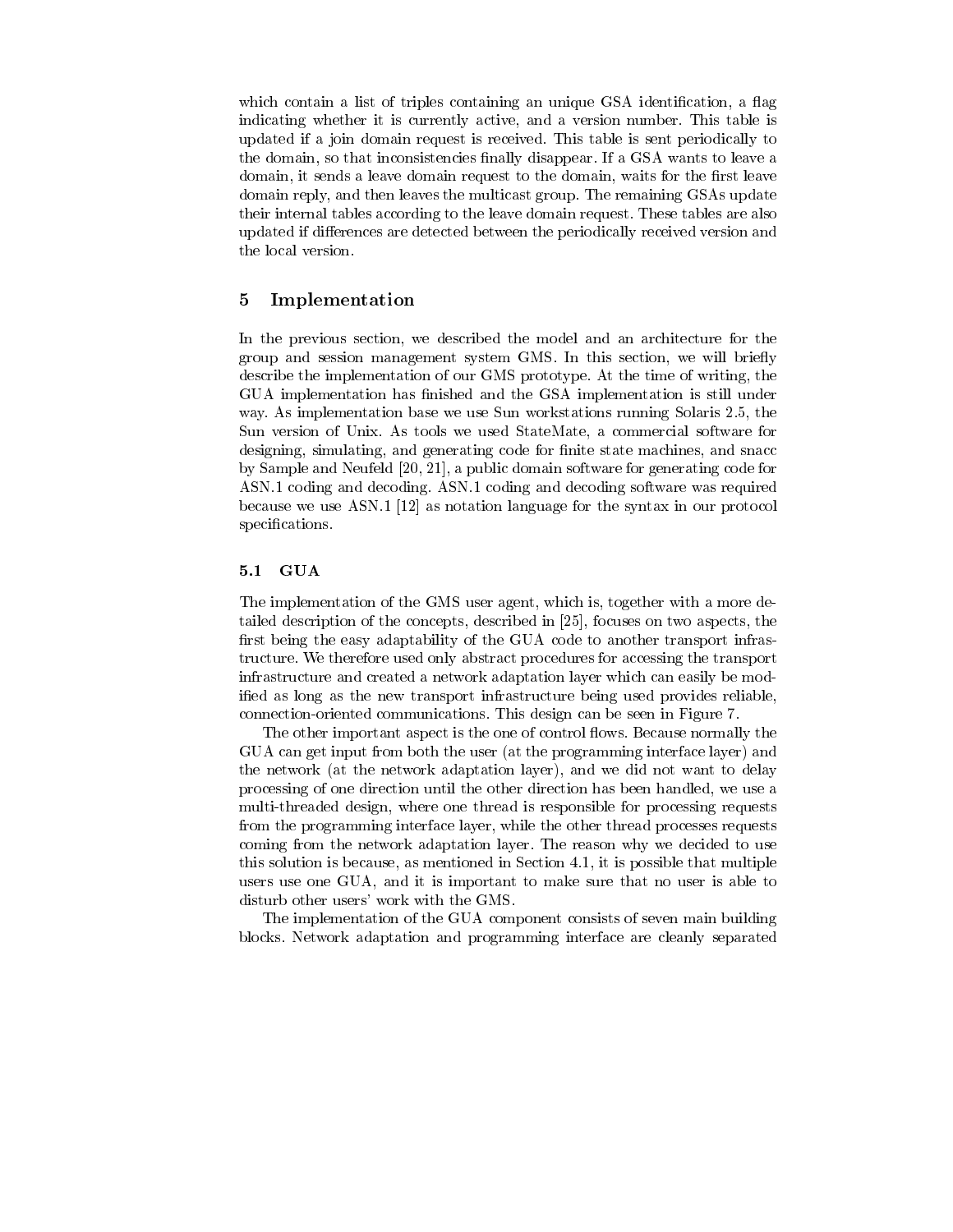

Fig. 7. GMS user agent (GUA) design

to make the code easily adaptable to different environments. Furthermore, we use generated code for the GUAs finite state machines and the encoding and decoding of GAP PDUs. This code is controlled by three components, which are responsible for checking parameters and the state of the GUA's state machine, the state machine management (ie performing state transitions and executing the appropriate actions), and the marshaling and unmarshaling of arguments.

#### $5.2$ 5.2 GSA

The GSA implementation consists of three main building blocks, which are the implementation of the two protocols GAP and GSP, and the internal logic, which is responsible for performing the actions which are requested by either a GUA or a GSA. It is also possible to have GSAs which do not provide GAP access. In this case, the building block containing the GAP functionality is omitted. This architecture is depicted in Figure 8, which goes into a little more detail. In this figure, each labeled block represents a process, while the MQ components are Unix message queues, providing a convenient interprocess communication mechanism.

The main component of the GSA is the GSA manager which is the process started first during initialization. If the GSA supports GAP, the GSA manager starts the GAP server, which is then able to accept connect requests from GUAs. The GAP server currently uses TCP/IP, but it could be easily extended to support other transport protocols. The GSA manager also starts multicast processes for sending to and receiving from multicast groups. These processes implement the reliable multicast protocol mentioned in Section 4.2. Furthermore, the GSA manager starts a unicast receiver process which handles all incoming requests for the GSA. These are replies to multicast requests. The multicast modules are implemented on top of UDP/IP multicast, while the unicast receiver is based on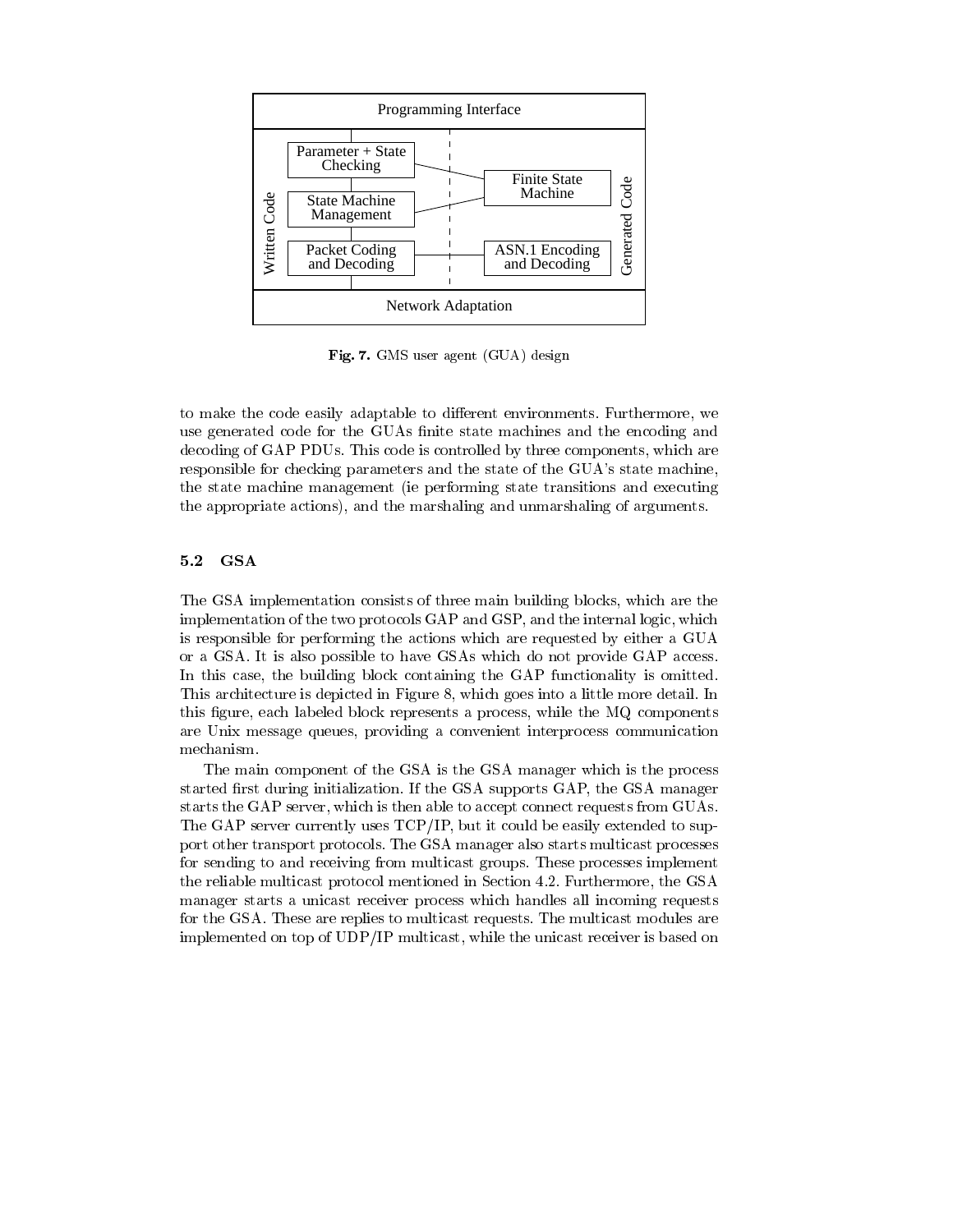

Fig. 8. GMS system agent (GSA) design

TCP/IP9 . Finally, the GSA manager is the process which has direct access to the local database.

The GAP server handles the GUA binding phase described in Section 4.1. If a GUA initiates the user authentication phase, the GAP server dynamically starts a GSA user process which is then responsible for handling this users authentication and, if the authentication has been successful, also the user bound phase. The GSA user process terminates if the user unbinds, if the user's authentication failed or if the GUA forces an unbind (ie the GAP connection is terminating). Consequently, for each user bound to the GSA, a GSA user process exists which handles the users requests and delivers any results or notifications to the user.

The GSA manager has the role of the central entity in the GSA design. It accepts all incoming GSP PDUs and processes them according to their content. If a PDU is the result of a operation requested by a GSA user process, it is forwarded to this process. If an incoming GSP PDU requires the GSA to perform some actions, it either performs the appropriate actions itself or it starts a separate process (not shown in the figure) which lives as long as the operation is being processed. The GSA manager also has direct access to the database, where all local ob jects and relations are stored. Currently we use the standard Unix ndbm package<sup>10</sup> for managing the database. This package implements a simple storage for key/data pairs, in our case the pairs consist of an object's name as the key and the ob ject's ASN.1 representation as data.

 $\,$  -Because we use the unicast connection only for sending a reply to the requesting  $\,$ GSA, a transactional variant of TCP such as T/TCP described by Braden [4] would be preferable. However, at the moment we use standard TCP, thus including the overhead of the rather expensive TCP connection establishment and the problem with both ends going to the TIME-WAIT state after closing the connection.

 $\lq\lq$  . The norm format is the new format for Unix databases which replaces the older dbm format and library.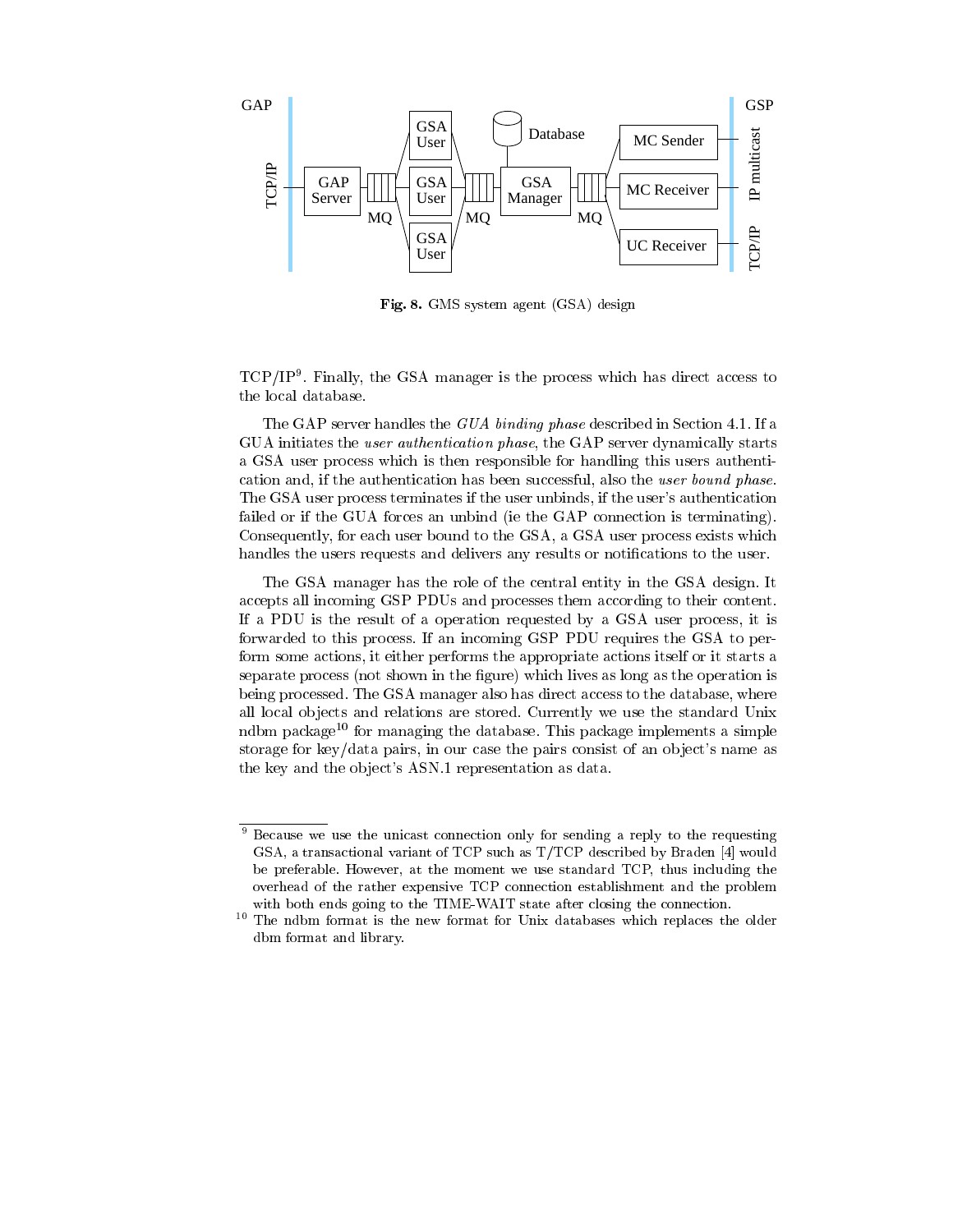### 5.3 Implementation results

The implementation described in the previous sections has been tested in various ways. The majority of test has been performed as load testing, where a huge load of requests was produced and the behavior of the system has been observed. After these tests (which included a number of test domains with GSAs in the local network and internationally distributed), all timeouts have been adjusted carefully to find the optimal balance between unnecessary repetitions and unnecessary wait periods. Most operations now have five or ten seconds timeouts, assuming that due to the usage of a reliable multicast protocol (which already has internal timers for keep-alive packets), timeouts on GSP level should occur only rarely.

Analyses of the GSA code showed that about 70% of the time spent is used for program logic, 30% is used for database accesses, and only 0.3% are used for coding and decoding ASN.1 data. This was a surprise to us, since the code generated by the Snacc ASN.1 to  $C/C++$  compiler is huge (120000 lines of generated  $C++$  code as opposed to 20000 written lines of  $C++$  code for the various GSA processes). However, this still causes problems, because although the CPU load caused by a GSA running on a system is moderate, due to the size of the processes (most of them including coding/decoding routines), a system running a GSA is heavily loaded by swapping processes from and to memory.

One important point when discussing the performance of a distributed directory service is the scalability of the architecture. GMS can be scaled in three dimensions, which are discussed in the following list.

- Number of users per GSA. The current GSA implementation is obviously not suited to support a larger number of users, since every user is represented by a process (as shown in figure 8). However, the resources required for each user could be reduced to a few table entries if the GSA code was designed appropriately. Thus, the number of users per GSA could be fairly big (in the magnitude of a few hundreds) if the GSA implementation was carefully designed.
- ${\sim}$  Number of GSAs per domain. The number of GSAs per domain also is the number of GSAs receiving all multicast requests to this domain and replying to them, if necessary. Therefore, the number of GSAs per domain should be kept fairly small (in the magnitude of ten) to avoid the well-known implosion problem. This imposes no problem, since GSAs are meant to be central services which are remotely accessed using the GMS access protocol (GAP).
- ${\sim}$  Number of domains. The number of domains can be scaled in two ways. Extending the domain hierarchy horizontally does not cause any change in GSP performance, since domain name resolution is not affected by the number of subdomains of a domain. Extending the domain hierarchy vertically (ie introducing new levels of subdomains) influences the domain name resolution linearly, since the domain name resolution requests have to be propagated through more domains. Requests to domains are not influenced at all, since they are directly addressed to the domain. Furthermore, when using caching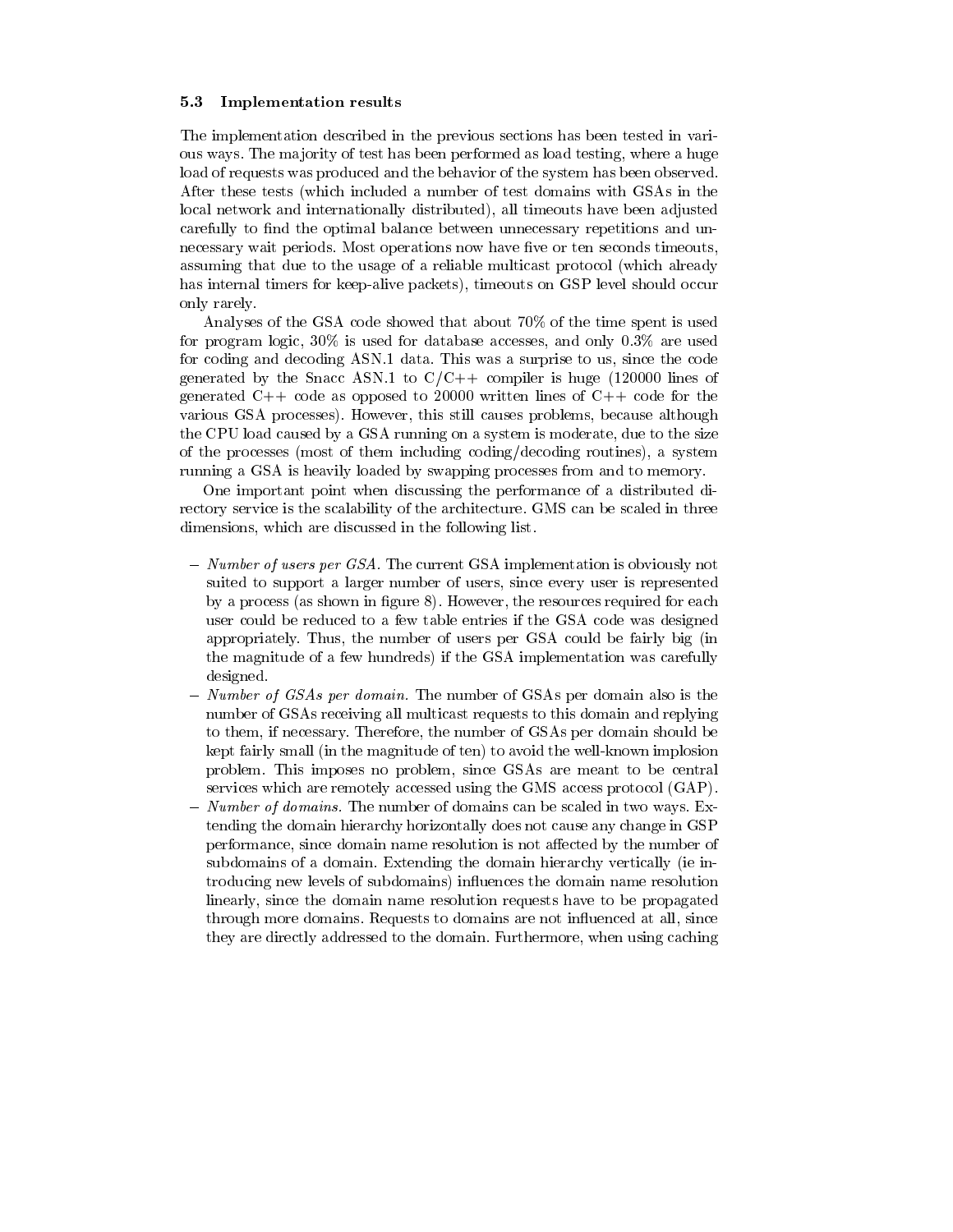in the GSA instead of performing a domain name resolution for every request, the effect of extending the domain hierarchy vertically could be minimized. Hence, the number of domains does not in
uence GMS in a way which could cause performance problems.

Consequently, GMS is able to be used in a large scale, provided the number of GSAs per domain is kept reasonably small (which is also preferable from a management point of view). We therefore believe that the approach to group and session management presented in this paper not only makes group communication platforms more flexible, but also can be used in a global scale.

#### 6 **Conclusions**

In this paper we describe a group and session management system (GMS) for distributed multimedia applications. The GMS model assumes that a special component, a GMS user agent (GUA), is included into group communication frameworks which want to incorporate GMS functionality. This component then becomes an integral part of the group communication framework, ie it is not possible for application programmers to access the GUA directly. This approach has been chosen because a number of operations (especially the join session operation, which joins the requester to a number of data flows) can not be completely processed inside the GUA, but also need the group communication framework (eg for performing an admission control which needs to check whether the local and network resources are sufficient to join a session). The exchange of user data and of GMS access protocol (GAP) data is performed independently, so it is possible to use different transport infrastructures for data exchange and GAP connectivity.

Furthermore, the GMS data model is designed in a way that it allows the modeling of users, groups, and sessions in an abstract way which is suitable for different group communication frameworks. It is therefore possible to easily integrate GMS functionality into group communication frameworks, the two main issues being the abstract data model of GMS, and the separation of data and control information (GAP). The abstract data model can be used to map a framework's internal model of connections and connection handling to the abstractions used by GMS, which is then accessible to all GMS users, even if they are using different group communication frameworks. The separation of data and control information provides the framework designers with the opportunity to separate data exchange and management information, which can even be transferred using different transport infrastructures.

In addition to the standard GMS usage, where a GUA is integrated into a group communication framework, we are also implementing an application which only uses the GUA for communications and consequently can not be used for data transfer. This application could serve the same purposes than the Internet's mbone session directory (as implemented by the sd/sdr tools), but with a richer functionality (such as authentication, authorization, and the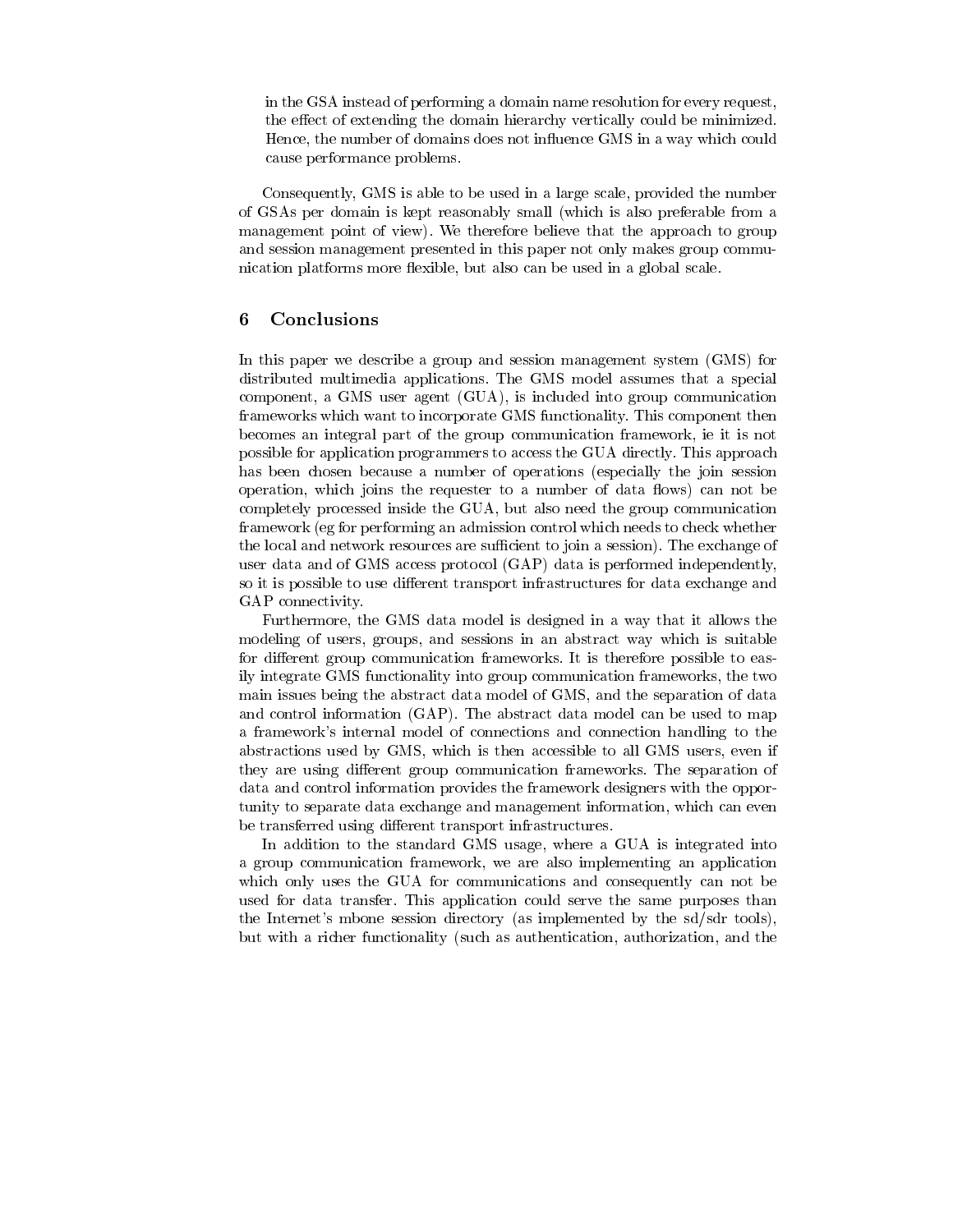ability to use more than one group communications framework). At the time of writing, this application is in the implementation phase.

The GMS architecture is that of a distributed directory service. The distributed components are GMS system agents, communicating via the GMS system protocol (GSP). GSAs are grouped into hierarchically organized domains, which reflect organizational structures in the real world. GSP is a multicast protocol, with the unit of addressing being the domain. The protocol design is based on the assumption that domain are relatively small with respect to the number of GSAs (not much more than 10 GSAs in one domain), and that the hierarchy is relatively at (not much more than 5 levels). Based on observations of the current structure of DNS and X.500, we believe that these assumptions are realistic. We will start an experimental GMS as soon as the GSA implementation is finished, which will give us the opportunity to adjust the timeout values (which are crucial for the proper operation of GSP) and to evaluate an internationally distributed version of GMS.

The authors would like to thank Daniel Bauer and Gerhard Nigg for providing us with the software for the reliable multicast protocol GSP is based on. We also would like to thank Murali Nanduri who implemented most of the GUA software.

## References

- 1. Michael Altenhofen, Jurgen Dittrich, Rainer Hammerschmidt, Thomas Kappner, Carsten Kruschel, Ansgar Kuckes, and Thomas Steinig. The BERKOM Multimedia Collaboration Service. In Proceedings of ACM Multimedia 93, pages  $457{-}463$ , Anaheim, California, 1993. ACM Press.
- 2. Daniel Bauer and Burkhard Stiller. An Error-Control Scheme for a Multicast Protocol Based on Round-Trip Time Calculations. In Proceedings of the 21st Conference on Local Computer Networks, Minneapolis, October 1996.
- 3. Daniel Bauer, Erik Wilde, and Bernhard Plattner. Design Considerations for a Multicast Communication Framework. In Proceedings of the Tenth Annual Workshop on Computer Communications, Eastsound, Washington, September 1995.
- 4. R. Braden.  $T/TCP TCP$  Extensions for Transactions Functional Specification. Internet RFC 1644, July 1994.
- 5. C. A. Ellis, S. J. Gibbs, and G. L. Rein. Groupware Some Issues and Experiences. Communications of the  $ACM$ ,  $34(1):38-58$ , 1991.
- 6. Hans Eriksson. MBone: The Multicast Backbone. Communications of the ACM,  $37(8):54{-}60, 1994.$
- 7. Thomas Gutekunst, Thomas Schmidt, Gunter Schulze, Jean Schweitzer, and Michael Weber. A Distributed Multimedia Joint Viewing and Tele-Operation Service for Heterogeneous Workstation Environments. In Wolfgang Effelsberg and Kurt Rothermel, editors, GI/ITG Arbeitstreffen Verteilte Multimedia-Systeme, number 5 in Praxis, Information und Kommunikation, pages 145-159, Stuttgart, Germany, February 1993. K. G. Saur.
- 8. Vassos Hadzilacos and Sam Toueg. Fault-Tolerant Broadcasts and Related Problems. In Sape Mullender, editor, *Distributed Systems*, chapter 5, pages 97-145. ACM Press, New York, second edition, 1993.
- 9. M. Handley, J. Crowcroft, and C. Bormann. The Internet Multimedia Conferencing Architecture. Internet Draft, MMUSIC Working Group, February 1996.